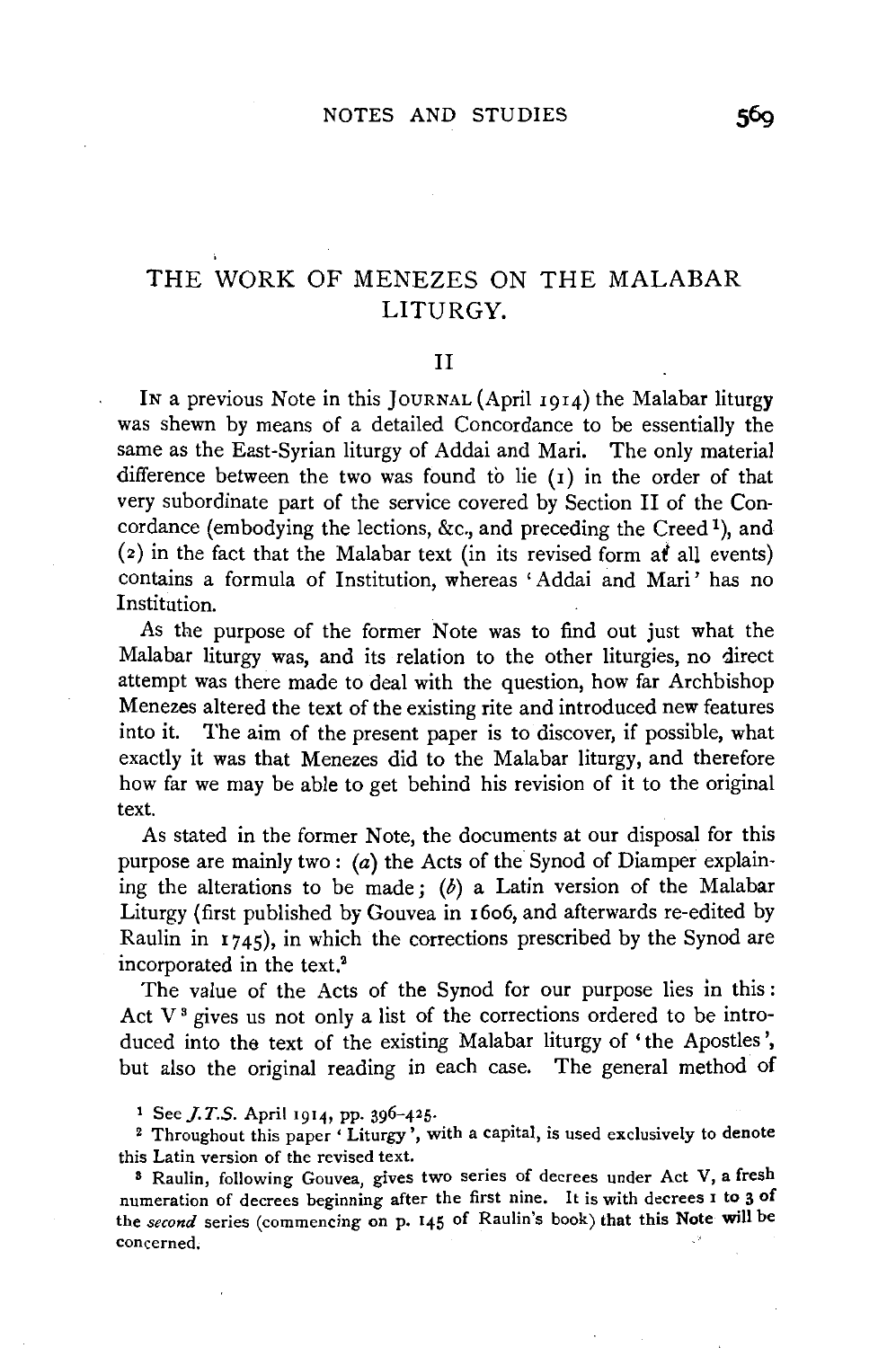proceeding is as follows : first, the original text is quoted at sufficient length to give the setting of the words or phrases in it to which exception is taken; then the passage is repeated (wholly or in part) in its emended form<sup>1</sup>; and if the doctrinal import of the change is considered not to be self-evident, its force and meaning are briefly explained. Not infrequently also the opening words of the formula in which the correction is to be made are quoted, or some other indication is given of its place in the liturgy, such as 'item, paulo infra'.

#### I.

# *The Purpose* of *the Decrees.*

When we read these decrees on the revision of the liturgy, one thing seems evident, namely, that they were not intended to be a mere *record*  of the Synod's doings. In quoting the text of the passages to be altered, and in setting forth the emended form of these passages nothing, in all probability, was further from the mind of Menezes and his Synod than any idea of providing material for future generations of liturgists. The purpose of the decrees was something more prosaic : they were designed not as historical records of something already done, but as practical and authoritative directions as to something yet to be done.

To appreciate this duly it is necessary to review briefly the practical situation with which the revisers were confronted. It appears to be supposed in some quarters that the Synod of Diamper ordered *all* the old service-books to be destroyed out of hand,<sup>2</sup> and that herein we have an explanation of the fact that no copy of the old, unexpurgated, liturgy is now to be found. Had this been the case, it is evident that Menezes and his collaborators must have had ready a large stock of new and expurgated copies with which to replace the old ones, or at least must have had in view an immediate possibility of procuring them. Fortunately, from the point of view of the present-day liturgist, this was not so: they neither had any such new books, nor had they any present means of obtaining them. The state of things is clearly exposed in the first of the decrees dealing with the revision :—

'Qua de causa libri omnes Sacrificii Rituales, sive Missales, quippe qui fuerunt ab haereticis Nestorianis depravati in ignem proiici deberent. Verum cum aliorum copia desit, quibus celebrari possit, quandiu

<sup>1</sup> Even in Gouvea's Portuguese edition of the Acts the pieces of liturgical text, whether original or emended, are quoted in Latin.<br><sup>2</sup> Thus Dr A. Fortescue writes in *The Catholic Encyclopaedia* (article 'Liturgical

Books', 1910): 'The [Malabar] Uniats have books revised (much romanized) by the Synod of Diamper (1599 : it ordered all their old books to be burned).'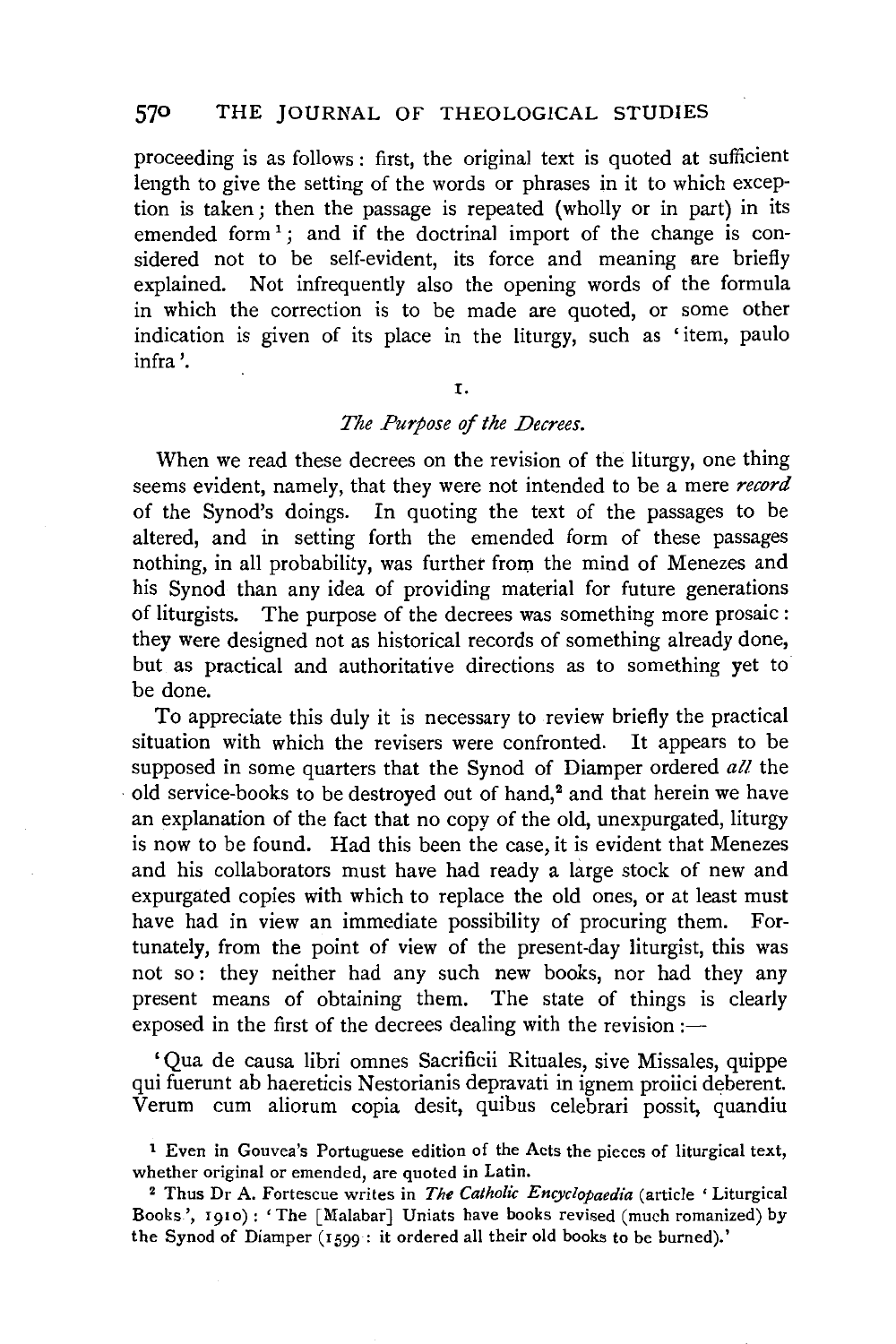Dominus noster Papa, quid agere oporteat non decreverit, aut Missalia Chaldaice conscripta, prout instanter, ac humillime Synodus supplicat, non miserit<sup>1</sup>: praecipit Synodus illa<sup>2</sup> expurgari, et quae sequuntur interferri ; ceterum ante expurgationem, quam Illmus Metropolitanus *[* sc. Menezes J in visitatione, simul cum doctis viris, et Chaldaicae linguae peritis, quos ad id deputaverit, perficiet, Sacerdotum nullus iis utatur' (Raulin, p. 145).

A passage to the like effect occurs in Act III decree  $r_5$  (Raulin, pp. ro6-ro7) with regard to the Malabar Breviary and other prayerbooks:-

' Quos libros omnes, et breviaria, licet digna sint quae igni tradantur . . . ; attamen Synodus emendari praecipit, eo quod in hac Dioecesi alii sacri libri non suppetant, quibus Sacerdotes utantur in celebrandis divinis officiis' (etc.).

The decree goes on to prescribe that these books be purged of certain errors, heretical names, &c., and that special offices in honour of heretical personages be cut out whole, torn up, and burned.<sup>3</sup>

Menezes, then, would have been glad enough to make a clean sweep of the old liturgical books, and to set before his Malabar converts fresh copies, wherein no trace of the expurgated passages would appear to remind them of the treatment to which their traditional formularies had been subjected. But this he could not afford to do : and we can hardly doubt that it is to this circumstance we owe the preservation of the list of original readings and the corresponding list of corrections found in the Acts of the Synod (Raulin, pp.  $145-153$ ). If Menezes had had at hand a supply of expurgated copies, such as he hoped might later on be procured from Rome, the Acts of the Synod would, in all likelihood, have contained no record of the changes made : the old books would at once have been destroyed, and the convert Nestorians would have been encouraged by all means to forget the differences between the old and the new.

The purpose, then, of these decrees was to provide an official

<sup>1</sup> This was not done before the year 1774, when the first Roman edition of the Malabar liturgy was printed.

2 Sc. 'missalia' (the existing Malabar missals).

s Decree 14 of Act III gives a long list of works by Nestorian writers which were to be burned. Further, the second decree of Act V (Raulin, p.  $153$ ) orders the liturgies of Theodore and Nestorius (which we thus learn were current in Malabar as well as among the East-Syrian Nestorians) and one bearing the name of Diodore (known only through the Synod's mention of it and from Abraham Ecchellensis, who professed to have seen a copy of it) to be cut out of the missals and burned. But the fact of importance here is that the missals themselves were not destroyed ; and in particular the liturgy of the Apostles was preserved for use in an emended form,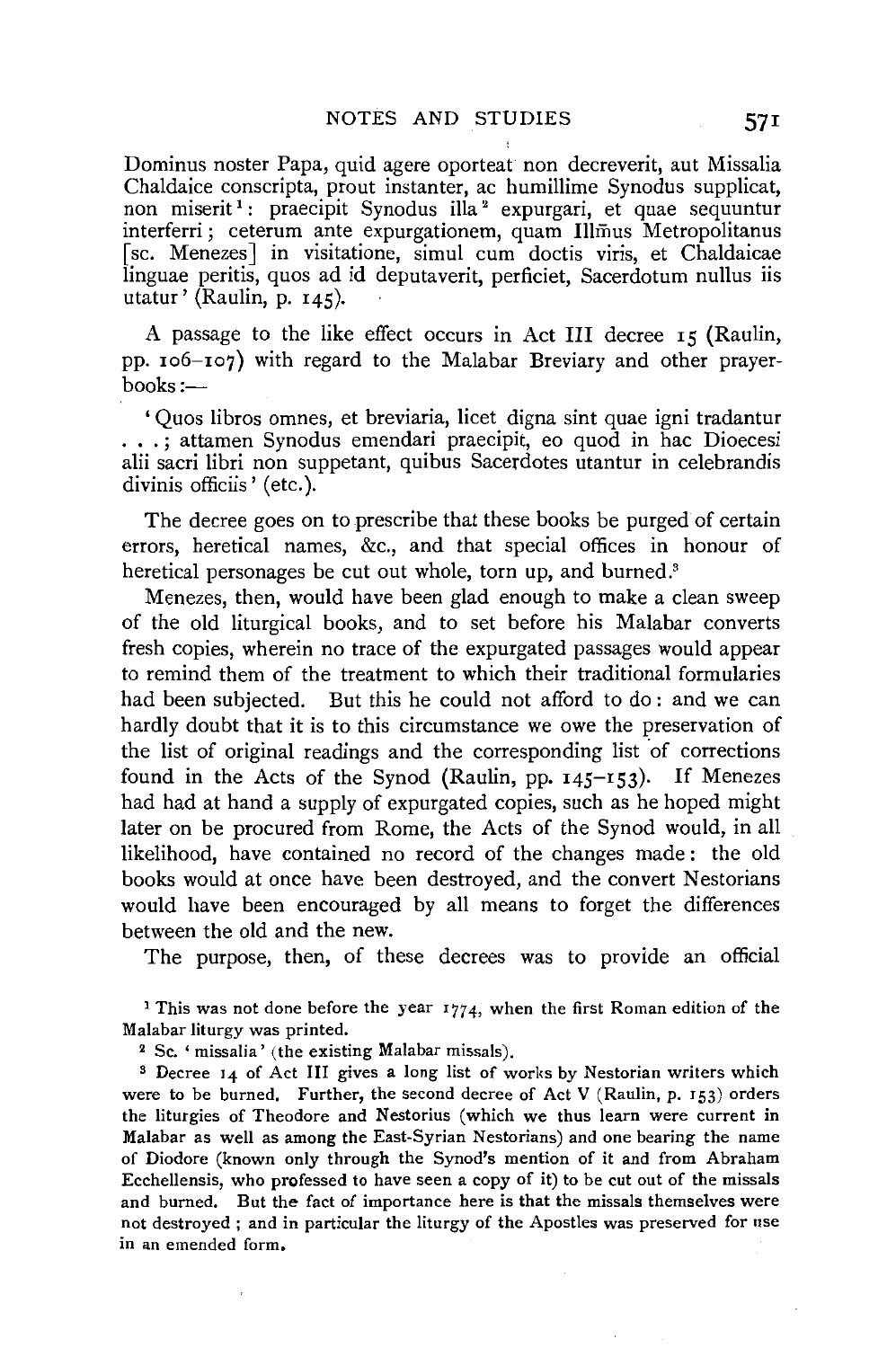direction as to how the existing copies of liturgical books were to be corrected when, shortly after the Synod, Menezes should make his visitation of the native churches in company with the 'docti viri et Chaldaicae linguae periti' who were to carry out the actual work of expurgation. Viewed in this light, the Acts of the Synod must appear as a document of the first value for the study of the Malabar rite ; for, to be effective, they must have embodied *all* the changes determined upon by the revisers.<sup>1</sup> That this was actually the case is, to all intent, explicitly stated in the first of the two passages I have quoted above<sup>2</sup>: 'praecipit Synodus illa expurgari, et quae sequuntur interferri' (Raulin, p. 145). The 'quae sequuntur' are all the corrections which there follow. Can it be maintained with any show of reason that the revisers intended to make other changes, which they did not prescribe?

#### *The Acts* of *the Synod in relation to Gouvea's text* of *the Liturgy.*

The passages in which alterations are decreed by the Acts are forty in number. The following table gives references  $(r)$  to the pages in Raulin on which the changes are prescribed in the Acts,  $(z)$  to the pages on which the changes are found embodied in the revised text of the Liturgy, and  $(3)$  to the pages in Brightman on which the corresponding passages occur in the liturgy of Addai and Mari. The numerals on the left-hand side shew the order in which the passages occur in the revised Malabar Liturgy.

| Acts of Synod                            | Text of Liturgy       | Addai and Mari                   |
|------------------------------------------|-----------------------|----------------------------------|
| (Raulin).                                | (Raulin).             | (Brightman).                     |
| I. p. 147 ll. 1–10                       | p. 296 ll. 19-20      | p. 254 ll. 20-21                 |
| 2.,, ,, ll. $11-17$                      | $, 297$ ll. $16-17$   | , 2621.28                        |
| $3.$ , , , ll. $18-24$                   | ,, 298 ll. 13–14      | , 2631.35                        |
| 4. $\frac{1}{2}$ , $\frac{1}{25-30}$     | ,, ,, l. 29           | ,, 264 l. 17                     |
| 5.,, ,, l. 31-p. 148 l. 4                | ,, 299 ll. 5–7        | $, \quad$ , $\frac{11.29-31}{ }$ |
| 6., $148$ ll. $12-16$                    | $, 300$ ll. $14-15$   | , 2661.9                         |
| $7.$ , , , ll. $17-24$                   | ,, 301 ll. 1-2        | ,, 251 l. 37                     |
| $8, \; \frac{1}{2}, \; \frac{11}{25-28}$ | ,, ,, il. 18-19       | ,, 267 col. 1 ll. 32-33          |
| $9.$ , , , ll. 29-34                     | $, \quad$ , II. 23-24 | $, 268$ col. 1 ll. 5–6           |
| 10.,, ,, ll. 35–38                       | $, 302$ ll. $2-3$     | ,, ,, col. 2 l. 4                |
| 11.,, ,, ll. 39-41                       | ,, 303 l. I           | ,, ,, col. I ll. 11-12           |
| 12., 149 ll. 1–3                         | ,, ,, 1.3             | ,, ,, col. 1 l. 15               |
| $13.$ ,,,,,ll.4-7                        | ,, ,, 1. 13           | $, , ,$ col. 1 ll. 28–29         |
|                                          |                       |                                  |

1 That is, the Acts must have contained all instructions necessary to secure the changes desired. There are two cases in which the details of alteration are not *all* specified; but then in these two cases what is prescribed is the simple adoption of the text of the Roman Missal (seep. 578 below). 2 Seep. 570.

<sup>2.</sup>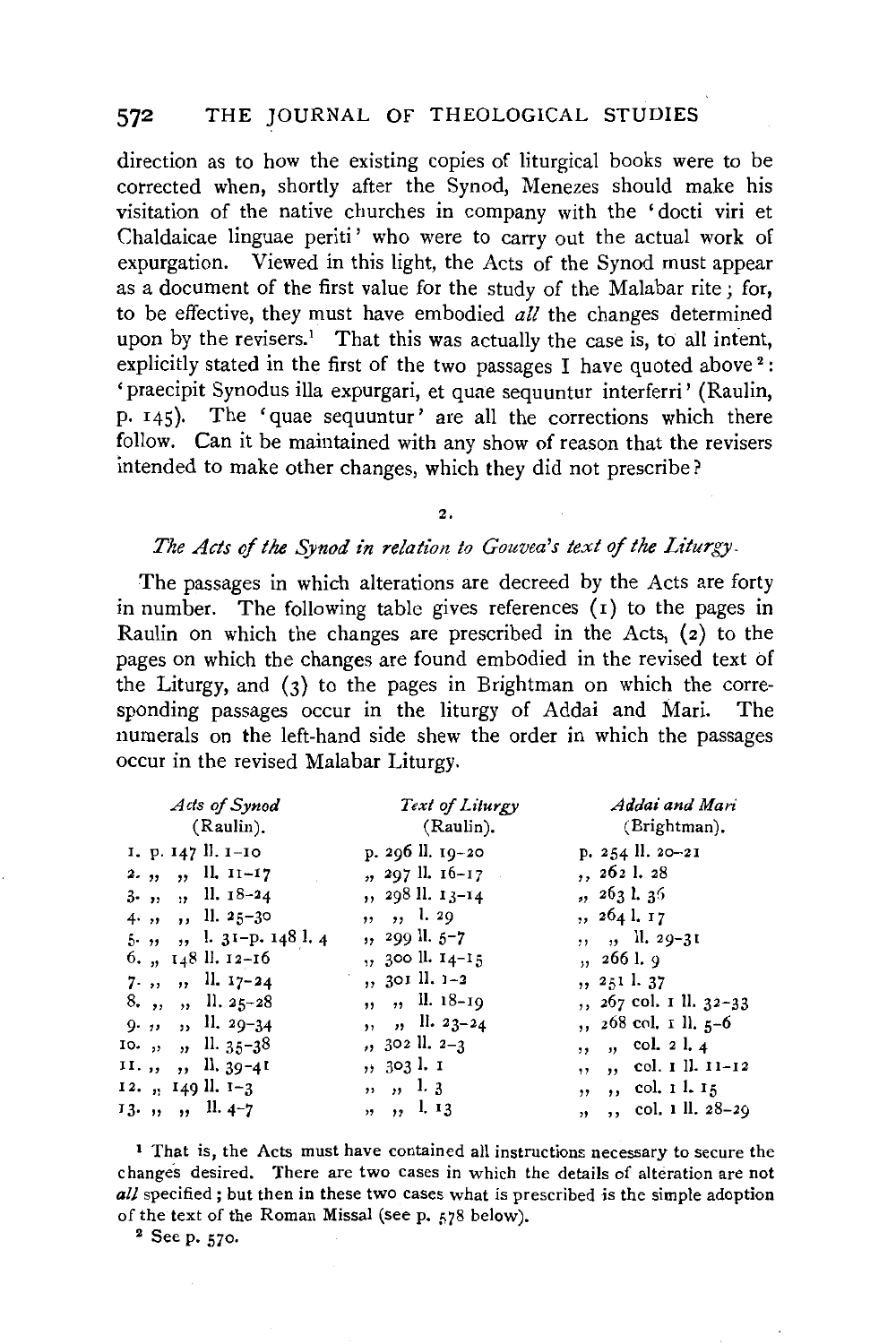| Acts of Synod<br>(Raulin).                                         | Text of Liturgy<br>(Raulin). | Addai and Man                  |
|--------------------------------------------------------------------|------------------------------|--------------------------------|
|                                                                    |                              | (Brightman).                   |
| 14. p. 149 ll. 8-19                                                | p. 303 ll. 16-17             | deest locus 1                  |
| $15 \cdot \ldots \cdot$ , II. 20-23                                | , 3041.15                    | p. 2671.4                      |
| $16.$ ,, ,, ll. 24-29                                              | , 3071.26                    | deest locus <sup>2</sup>       |
| $17.$ , , , ll. 30-39(cp.p.92)                                     | ,, ,, l. 30                  | " 270 ll. 30 sqq. <sup>8</sup> |
| 18., 150 ll. 1–21                                                  | , 3081.8                     | ,, 271 ll. 39-40               |
| 19., $\frac{1}{2}$ , $\frac{1}{2}$ , $\frac{1}{2}$ , $\frac{1}{2}$ | $, , ,$ 1. 13                | ,, 272 col. 1 l. 11            |
| 20., , , ll. $28-38$                                               | ,, 309 l. 4-p. 310 l. 2      | ,, 274 l. 25                   |
| $2I.$ ,, ,, ll. $24-27$                                            | ,, 311 l. 11                 | ,, ,, l. 32                    |
| $22.$ , , , l. 39-p. 151 l. 3                                      | ,, 314 ll. 11-12<br>ż        | cp. p. 286 l. 35               |
| $23.$ , $151$ ll. $4-6$                                            | $, , , ,$ 1. 26              | ,, 287 l. 1                    |
| $24.$ , , , ll. $7-10$                                             | ,, 315 l. 17                 | ,, 288 l. 2                    |
| $25.$ , , , II. $11-14$                                            | deest locus                  | deest locus                    |
| 26. ,, 146 (whole page)                                            | ,, 317 ll. 13-14 and         | deest locus <sup>4</sup>       |
|                                                                    | $, 318$ ll. $4-5$            |                                |
| $27.$ , $15I$ ll. $15-26$                                          | $, , ,$ $,$ II. $27-28$      | deest locus <sup>5</sup>       |
| $28.$ , , , ll. $27-36$                                            | $, \frac{5}{3}$ 22 ll. 26–27 | ", 293 col. Ill 39 sqq.        |
| $29.$ , , , ll. $37-39$                                            | , 3261.5                     | ,, 298 col. 1 l. 27            |
| $30.$ , , , ll. $40-42$                                            | $, 327$ l. 23                | deest locus <sup>6</sup>       |
| 31.,, 152 ll. 1-4                                                  | ,, 328 l. 2                  | ,,                             |
| $3^2$ , , , ll. $5^{-10}$                                          | $, \; \;$ , $\;$ II. 3-5     | "                              |
| $33.$ , , , II. $11-18$                                            | $, , ,$ $,$ 1. 29            | ,,                             |
| $34 \cdot$ , , , ll. 19-24                                         | ,, 329 ll. 10-11             | ,,                             |
| $35.$ , , , ll. $25-31$                                            | $, , ,$ , II. 24-25          | ,,                             |
| $36.$ ,, ,, ll. $32-34$                                            | ", "l. 30                    | ,,                             |
| $37.$ , , , ll. $35-39$                                            | " 330 l. 13                  | ,,                             |
| $38.$ , , , ll. $40-42$                                            | $, , ,$ $, 1.45$             | "                              |
| 39., 153 ll. 1-5                                                   | " 331 ll. 5-6                | "                              |
| $40.$ , , , ll. 6-13                                               | ,, 332 1. 25                 | "                              |
|                                                                    |                              |                                |

The above table shews (at no. 25) that there is one correction prescribed by the Acts which does not appear in the revised text of. the Liturgy. The passage in which this correction is ordered is said in the Acts to come shortly after the Invocation. Having directed

<sup>1</sup> The passage wanting is an additional verse to the anthem beginning Br. p.  $267$ col. I.

2 The correction in • Malabar' is in the text of the Gospel lesson (John v 29). No lessons are inserted in the text of' Addai and Marl'·

<sup>3</sup> The Creed in full. Only the *incipit* is given by Raulin, though Gouvea gives the whole.

*<sup>4</sup>*This is the Institution.

5 The correction in ' Malabar' occurs in one of several additional verses to the anthem found in Br. p. 290 col. I ; it will be discussed later.

6 All the rest of the corrections occur in the four variable blessings, or 'seals' in 'Malabar'. Brightman has only one 'seal', which is not the same as any of the four in 'Malabar'. The first and third in' Malabar' are to be found (with a number of others) at the end of the Urmi Syriac edition of the *Takhsa,* or Missal (pp. 153-I54 and pp. 162-I63).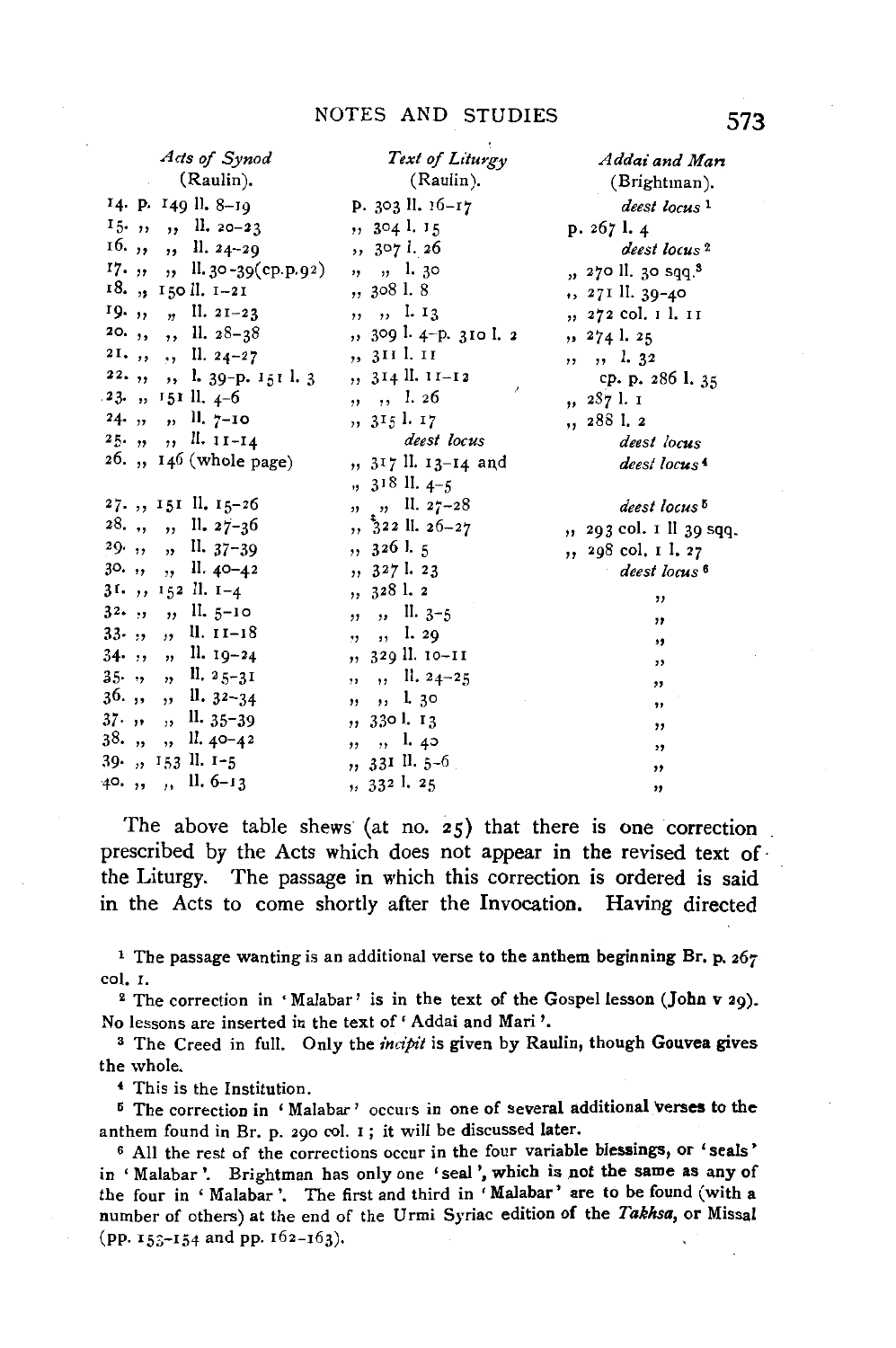an alteration<sup>1</sup> to be made in the Invocation prayer, the Acts  $continue:$ 

'Item paulo inferius, ubi dicunt Diaconus, et Clerus: *orando,2 et pro omnibus Patriarchis, Episcopis, et Presbyteris etc.* addatur *et pro Beatissimo Papa nostro N.* eum nominando, *et pro omnibus Patriarchis, et*   $E$ *piscopis'* (Raulin, p. 151 ll. 11-14).

The formula in which these words occurred, and which was evidently a kind of diaconal litany, does not appear in the Liturgy at all. It is wanting in the East-Syrian text also. It seems probable therefore that this litany occurred in some Malabar manuscripts and not in others : it was found in the copy used by the Synod, but not, apparently, in that on which Gouvea's Latin was based.

There are also two cases in which the Acts prescribe changes in a different order from that in which the relative passages occur in the text of the Liturgy.

1. The Synod begins its corrections by proceeding at once to the words of Institution.<sup>3</sup> Having dealt with this point, which of course they considered cardinal, all the other corrections are given in the order in which the passages occur in the text of the Liturgy, except only in the following case.

2. If we look at the page and line references to Raulin at nos. 20 and 21 of the above table (the first column), we see that these two corrections are made in the Acts in the reverse order to that in which the relative passages occur in the text of the Liturgy (col.  $2$ ). But it will also be seen from the table that the order in the Liturgy (col. 2) is supported by 'Addai and Mari' (col. 3). The Synod therefore seems to have accidentally set down these two corrections in their wrong order.

### 3·

#### *The nature* of *the changes introduced.*

I now pass on to consider the nature of the forty changes ordered by

1 This consisted merely in· reading' Christi *filii* tui' instead of 'Christi tui' (for the passage in 'Addai and Mari' see Brightman, p. 288 I. 2). Haulin by error omits ' tui' in the piece of original text; but Gouvea has it.

2 So Raulin: but 'orando' belongs (as appears from Gouvea) to the direction, not to the liturgical text.

<sup>3</sup> As regards the place of the recital of Institution in the service, it may be remarked that the Acts contain quite clear proof that the Synod contemplated the Institution coming just where it is found in the revised text of the Liturgy. See Raulin, pp. 146 (§ cix) and 151 (§ cxviii), where the Synod makes explicit mention of two other formulae as coming just after the Institution. These two formulae are found after the Institution in the Liturgy also, and at the same point in the service (just before the Fraction) at which they occur in the text of the East-Syrian 'Addai and Mari '.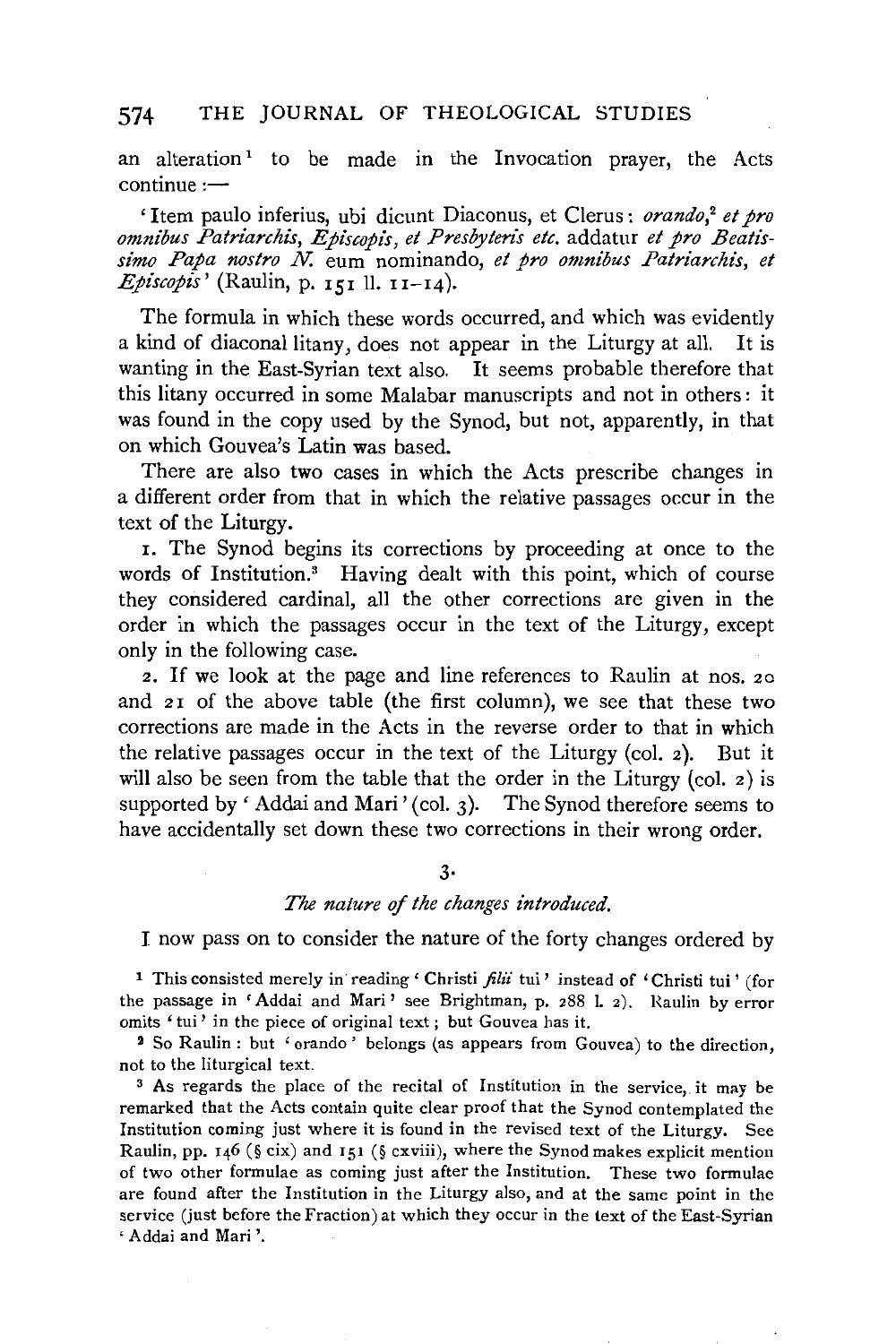the Synod. These changes may be considered from two points of view. (a) regarding the formulae in which they occur; (b) regarding the intrinsic nature of the alterations made.

(a) Of the changes recorded in the table on pp.  $572-573$  above, six occur in litanies<sup>1</sup>; seven in hymns or anthems<sup>2</sup>; four in formulae belonging to the deacon alone 8 ; one in a response of the people *4* ; one in the text of the Gospel lesson<sup>5</sup>; one affects the whole of the Creed.<sup>6</sup> Of those which occur in prayers said by the priest, five come before the anaphora<sup>7</sup> (*Sursum corda*); four within the anaphora<sup>8</sup>; and eleven in the four variable blessings, or 'seals', at the end of the service.<sup>9</sup>

(b) Fifteen of the changes concern the manner of referring to our Lord.<sup>10</sup> The revisers suspected (or at least guarded against) Nestorianism in simple titles like 'Christ', 'Jesus', 'the Son', and amplified them in various ways; e.g. in no. 6 they put 'Iesum Christum filium suum *Dominum nostrum'* for 'Christum'. Nos. 4 and  $\overline{11}$  give to the B.V. Mary the title ' Mother of God' instead of 'Mother of Christ'. The point of nos. *z,* 3, 31, 32 may be described as 'Pope *versus* Nestorian Patriarch'. Nos. 7, 8, 9 refuse to allow the bread and wine to be styled by anticipation 'body and blood' at the time of the offertory when they are set on the altar. Nos.  $5$  and  $33$  abolish heretical names.

These instances may suffice to indicate the general character of the changes. The import of some of the remainder I fail to catch; and in some cases the revisers appear scrupulous and suspicious of underlying heresy beyond reason.<sup>11</sup> But this very fact only supports the evidence already adduced for believing that they set down in the Acts of the Synod a direction as to every change they intended to make, however trifling. Another consideration strengthens this conclusion : when we except the recital of Institution and certain formulae of a quite secondary or variable character, which are not found in the Urmi text of 'Addai and Mari ', we find that all the other pieces of original text cited by the Synod can be located in Mr Brightman's *Eastern Liturgies*  (see table, pp. 572-573 above), where the words and phrases noted for correction duly appear.<sup>12</sup>

Besides the corrections just classified, two are liturgically of some

1 Nos. 2, 3, 4, 5, 6, 25. 2 Nos. 8, 9, 11, 12, 13, 14, 27. 3 Nos. 18, 19, 28, 29.<br>
4 No. 20. <sup>5</sup> No. 16. <sup>6</sup> No. 17. <sup>7</sup> Nos. 1, 7, 10, 15, 21.  $7$  Nos. 1, 7, 10, 15, 21. 8 Nos. 22, 23, 24, 26. Of these the first three are of a trifling description; the fourth concerns the Institution (of which below).

 $9$  Nos. 30-40. <sup>10</sup> Nos. 6, 10, 11, 12, 15, 16, 19, 21, 23, 24, 29, 30, 36, 38, 40. 11 e. g. in their treatment of terms like 'the Son', 'Christ'.

12 I am not stating that there are no variations of reading in these passages between the Malabar and Urmi texts: but that the offending expression is regularly found in the Urmi text also.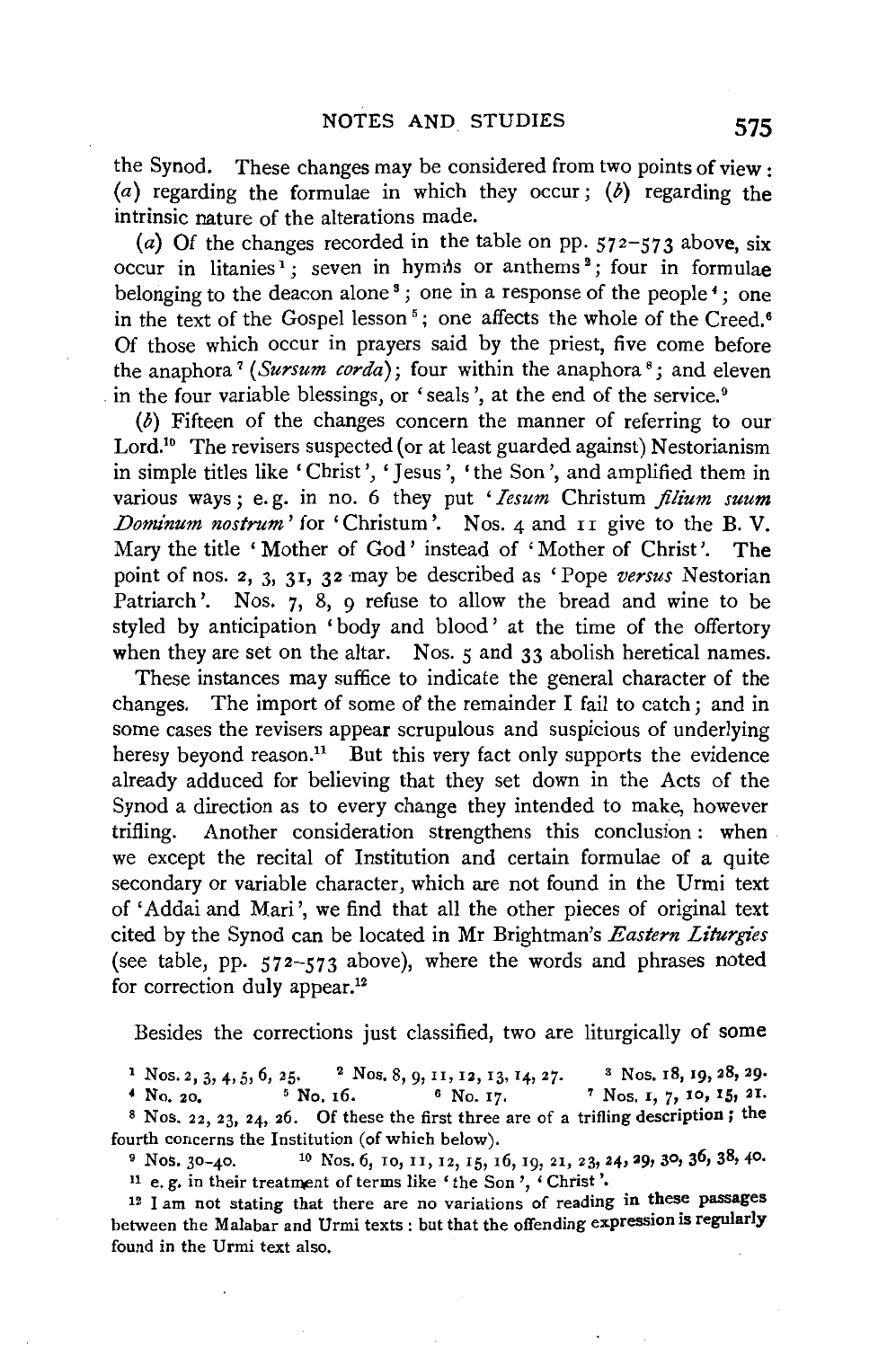importance and deserve separate mention. No. I7 directs the substitution of the ' Nicene ' Creed said in the Roman Mass for that in use among the Nestorians of Malabar.<sup>1</sup> No. 20 orders that instead of the words 'quod tu offers pro te, pro nobis, *et pro toto orbe a minimo usque ad maximum'* there be said 'quod tu offers pro te, pro nobis, *et pro universa Catholica Ecclesia et omnibus Orthodoxis atque Catholz"cae et Apostolicae Fidei culton"bus '}* Here the words 'et omnibus ... cultoribus' are taken from the prayer *Te igitur* of the Roman Canon.8

There remain two further items of the above table which call for detailed consideration-nos. 26 and 27.

(i) No. 26 is the correction of the Institution. Here we may recall the assertions of Etheridge, Neale, and Howard, quoted in the previous Note. Etheridge declared that Menezes imported into the Malabar liturgy 'a formulary of consecration' that was not there before; Neale and Howard, that an already existing form was removed from its position before the Invocation and placed after it.

Before the Acts of the Synod come to prescribe any specific changes in the Institution they deal briefly with the *verba consecrationis.* As the priest consecrates (they say) not by any words of his own, but by the words of Christ, no additional words, however pious and edifying, are to be admitted. Particular exception, however, is made in favour of the words *enim*, aeterni, and *mysterium fidei* of the Roman Canon, since these (they say) are received from apostolic tradition. This being so the Synod adds : $-$ 

'Verba igitur ilia, quae Missae Syriacae adduntur in Calicis consecratione: *et hoc erit vobis pignus, in saecula saeculorum;* ... praecipit Synodus in formula consecrationis non proferri' (Raulin, pp.  $145-146$ ).

The passage goes on to order that the above clause be not said until the priest has elevated the chalice and genuflected (that is to say, until it is clear that the form of consecration has been completed, and consecration is now over and past). It also orders that the terms of the clause be altered so as to read : 'Hoc erit *nobis* pignus *usque ad con-*

<sup>1</sup> From the indications given by the Acts of Diamper there can be no doubt that the Malabar Creed was identical with that traditional among the East-Syrian Nestorians and used by them in their liturgy and at baptism. On this formula see *The Liturgical Homilies of Narsai* (Cambridge 'Texts and Studies') pp. lxxi-lxxvi.

2 The formula in which these words occur is the people's response ' Christ hear thy prayers', &c. (Brightman, p. 274 ll. 22-25). Note that Raulin (p. 150 § cxvii I. 5 of the section) has omitted to translate some words, and instead of' auferantur' we should read: 'auferantur ultima verba' (namely ' *et pro toto orbe* . . . *ad maxi-mum*')—so Gouvea.

<sup>8</sup> Apart from the Creed and the Institution (see below), this is the only passage into which words are introduced from the Roman Missal.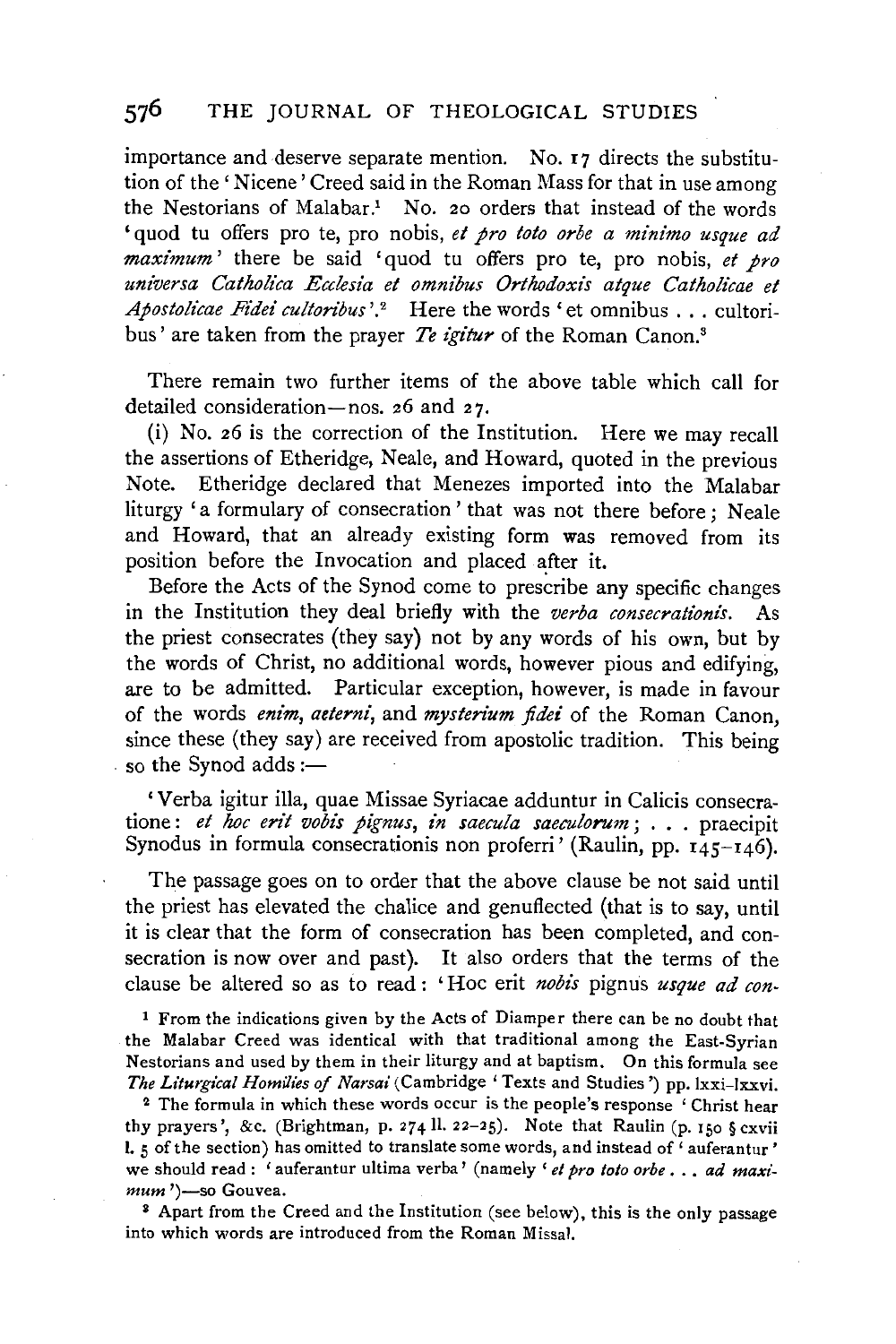summationem saeculi': whereby, of course, the words are given to the priest himself and cease to appear as part of the formula of Institution spoken by Christ.

Before we go further it is necessary to be clear as to the exact meaning of an expression which is used by the Synod in its prelude to this revision of the formula of Institution, and which we shall presently meet with again more than once. It is to be remembered that Menezes, an Augustinian friar, and his chief advisers and coadjutors in the work of revision, the Jesuit fathers of Goa, had passed through what is called the Schools, and were thoroughly imbued with the formal scholastic theology immediately sequent on the Council of Trent. Hence in their mouth the expression *forma consecratt'onis,* or *verba consecrationis,*  has a quite definite and limited application, denoting only those words which constitute the 'form' of the Sacrament, or are effective of the consecration. What these words are, for the Roman rite, is set out in the instructions 'de Defectibus in celebratione Missarum ' at the beginning of the Missal, thus  $\frac{1}{1}$  :-

'Verba autem consecrationis, quae sunt forma huius Sacramenti, sunt haec, *Hoc est enim corpus meu*. Et, *Hic est enim calix sanguinis met" noui* &> *aeterni testamentt: mysterium fidei, qui pro vobts* &> *pro multzs effundetur in remissionem peccatorum.'* 

Thus it is the 'form of consecration ' alone, the *verba consecrationis*  (so designated in the Roman Missal which they were in the habit of using), that the revisers have in view when they proceed thus: $-$ 

' Item in consecratione Calicis, dum dicitur : *novi testamenti, qui pro vobis etc.,2* addantur Christi verba: *novi et aeterni testamenti, mystenum fidei, qui pro vobis, et pro multis etc.* Itaque verba consecrationis tam Corporis, quam Sanguinis reformentur, ac in omnibus apponantur Missalibus, iuxta Canonem, quo utitur Ecclesia Romana, et universalis; ita ut nihil addatur, vel dematur ; nee non eaedem adorationes, inclinationes, et ceremoniae fiant, quae in Missali Romano praescribuntur' (Raulin, p. 146).

Here we may notice in the first place that, besides textual alterations, the Synod introduces an elevation, genuflexion, &c., as in the Roman Missal : and in fact it is found that the rubrics in the revised text of the Liturgy prescribing this are taken straight from the Roman Missal.<br>We must now consider the shore passage more in detail. On

We must now consider the above passage more in detail. a comparison of the piece of original Malabar text with the Roman emendation, it is not quite clear whether the words *et pro multis* are to

<sup>&</sup>lt;sup>1</sup> The copy of the Roman Missal that I here use is one 'Pii V Pont. Max. iussueditum' (C. Plantin, Antwerp,  $1573$ ): *de defectibus*, &c., p. XXXV.

<sup>&</sup>lt;sup>2</sup> Raulin omits the 'etc.', but it stands in Gouvea's original print. VOL. XV. P p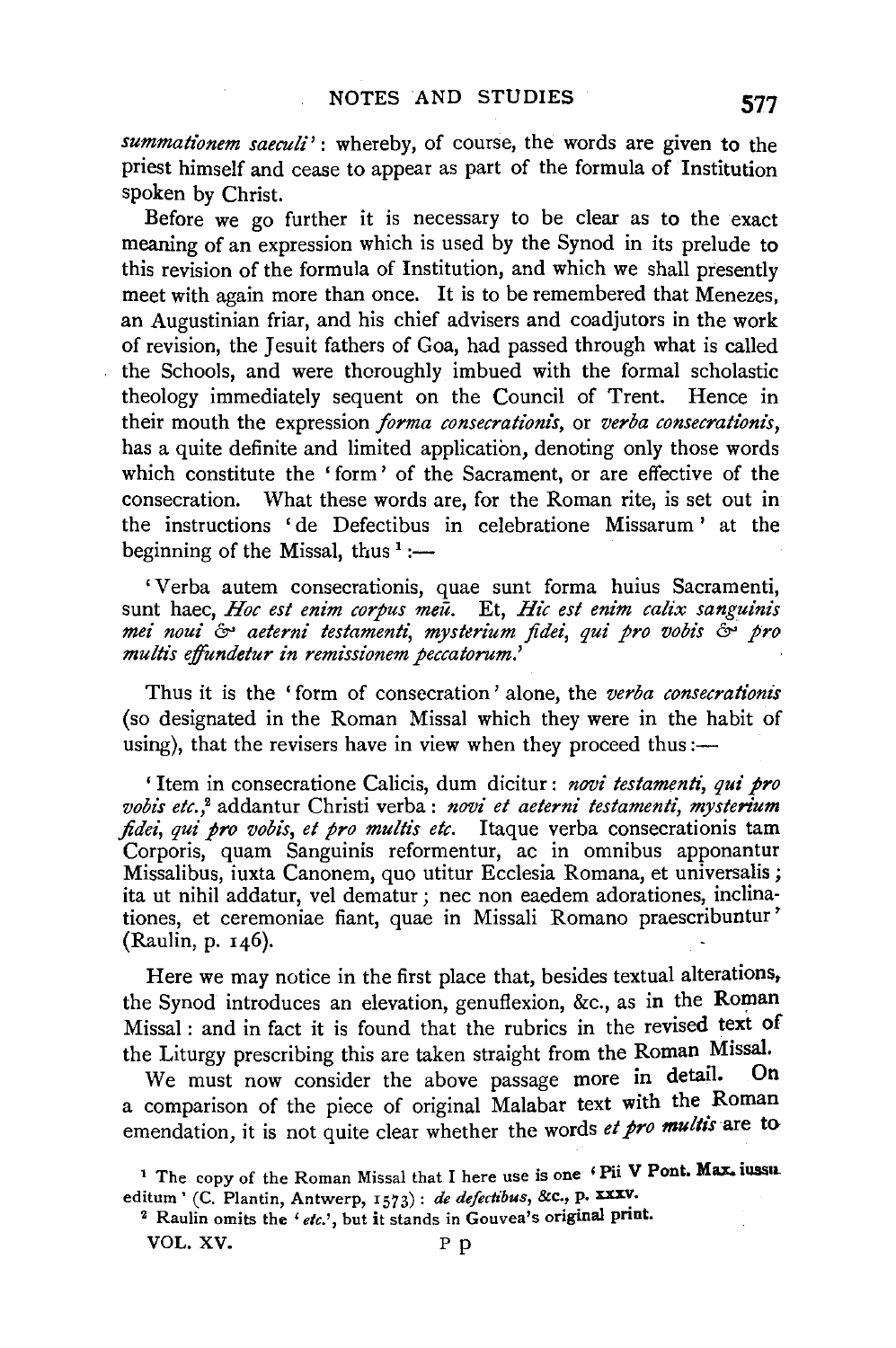be regarded as part of the old text. Their absence from the piece of original text quoted-' dum dicitur: *novi testamenti, qui pro vobis etc.'* is not conclusive, for more than once in the Acts the emended reading is given with a little more of the original text than is quoted to introduce it.1 The words may well be covered by the *'etc.'.* On the other hand *et aeterni* seems definitely excluded, as part of the old text, by its omission between the words 'novi' and 'testamenti qui pro vobis' : it is also unexpected in an eastern formula.

Are we to understand that the changes specified in the first half of the above passage were all that the Synod intended to introduce into the *verba consecrationis*? The second half of the passage seems obviously to imply some further changes, for, whereas the corrections specified touch only the consecration of the chalice, it goes on to say: 'verba consecrationis *tam Corpon's,* quam Sanguinis *reformentur',* and then proceeds to order complete assimilation (of the *verba consecrationis)*  to the Roman text.

For help in this matter we must turn to the only other passage of the liturgy in which the Synod expressly prescribes conformity to the Roman Missal, namely the Creed. The reform of the Creed is mentioned twice, once in these decrees on the liturgy (Raulin, p. 149), and once in an earlier part of the Acts  $(p, q<sub>2</sub>)$ . In both cases one or two verbal changes are specified, and then follows a clause which covers the whole and orders entire conformity to the Roman Missal. We are thus prepared to find that in the case of the ' words of consecration ' also, as in that of the Creed, other changes than those specified were covered by the general direction as to conformity with the Missal. Fortunately we are enabled to say with some degree of certainty what those other changes were, and to restore the original text.

When in r6o6 Gouvea printed the Latin translation of the revised Malabar Liturgy, he introduced the text by a short Preface in Portuguese. This Preface is translated by Raulin on pp. 291-292 of his book, where we read the following passage as to the Malabar Institution or, more exactly, *forma consecrationis* :-

' Cum que praeterea tam ipsi Christiani, quam ipsorum Praesules Chaldaei, qui e Babylone illuc mittebantur, summa rerum ignoratione laborarent, eo devenerunt stultitiae, ut quilibet pro suo libito, etiam consecrationis formae aut verba adiiceret, aut detraheret. Antistes autem quidam,<sup>2</sup> qui rei Ecclesiasticae, Divinarumque Scripturarum

1 This can be ascertained by looking up the corresponding passages in the East-Syrian (Urmi) text of 'Addai and Mari'. In the present case Dr Neale treats the words et pro multis as original (see his translation), while Raulin, adhering to the letter of the decree, takes the opposite view (p. 317 note).

<sup>2</sup> Of course a Nestorian bishop.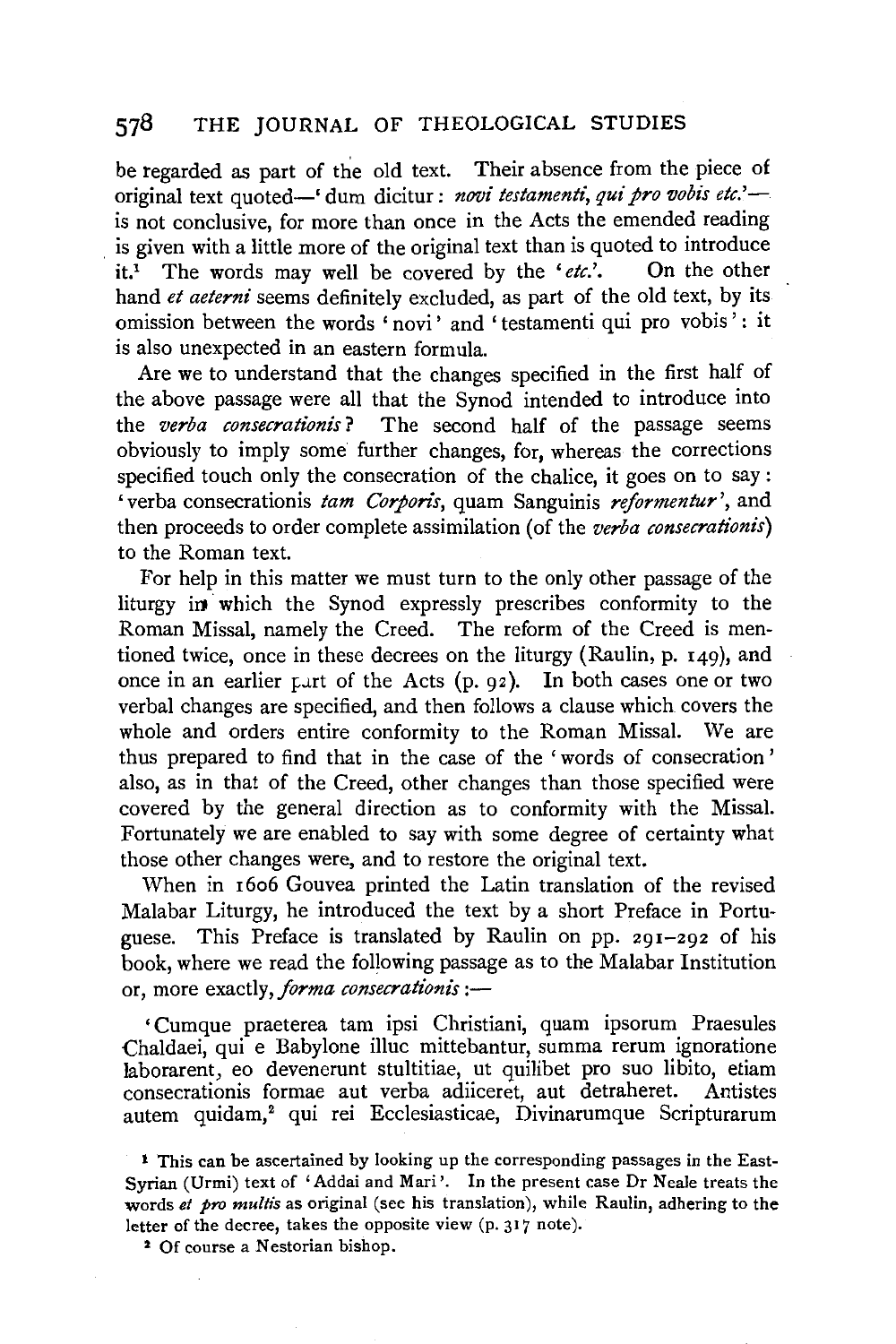ampliori prae aliis eruditione pollebat, errores, qui formae consecrationis subrepserant, sedulo expunxit, ne de veritate fidei erga Sacramentum dubium ullum suscitari posset; verum insuper consecrationis formam restituit, nonnulla etiam maioris explicationis gratia adiunxit verba, ut errorem, quo illi erant imbuti, nempe quod in Eucharistia figura tantum corporis Christi existeret, procul ab eorum animis propelleret, . . . in forma igitur consecrationis panis, ita disposuit Archiepiscopus ille verba: *Hoc est IN VERITATE Corpus meum;* et in consecratione Calicis haec alia: *Hie est IN VERITATE Calix sanguinis mei, qui pro vobis, et pro multis effundetur, in debitorum propitiationem, et in peccatorum remissionem, et hoc en't vobis pignus in saecula saeculorum,* quae quidem forma hactenus<sup>1</sup> obtinuit.

We would gladly know more about this Malabar prelate, and in particular his date. But in reality the question, what expressions he ' sedulously expunged' from the form of consecration, lies outside the scope of the present enquiry, which is concerned only with the text of the Malabar liturgy as it lay before the Portuguese revisers in 1599.

When we compare the formula quoted from Gouvea's Preface with the extract from the old text given by the Synod of Diamper (seep. 577 above), we notice, apart from the words *in ven'tate,* the following points:-

(a) Gouvea's formula omits *enim,* about which the Synod is silent;

(b) it omits *et aeterni,* with the Synod;

(c) but it also omits *novi testamenti,* which the Synod quotes as part of an original reading 'novi testamenti, qui pro vobis';

(d) it includes *et pro multis,* which we saw reason for supposing that the Synod also read in the old text ;

(e) it contains the words *·in debitorum propitiationem, et in peccatorum remissionem* ;

 $(f)$  it supports what the Synod says as to the concluding words, *et hoc erit vobis pignus in saecula saeculorum.* 

As regards (a): *enim* is found in the text of the revised Liturgy. But I have no doubt that it is correctly omitted in the version of the old text contained in Gouvea's Preface; for though its insertion is not among the changes specified by the Synod, yet it is probably covered by the general direction as to the assimilation of the words of consecration, *'tam Corporis* quam Sanguinis', to the Roman form. But further, in the preliminary statement of the Synod (see p. 576 above) *enim* is declared (with *aeterni* and *mysterium fidei)* to be one of the expressions which the Roman Church rightly includes in the form of consecration on the ground of apostolic tradition ; and the defence of these three expressions there appears to me to have been undertaken definitely

1 Gouvea says, 'for many years past' *(de muytos annos).* The formula itself is given by Gouvea in Latin ; Raulin is responsible only for the capitals.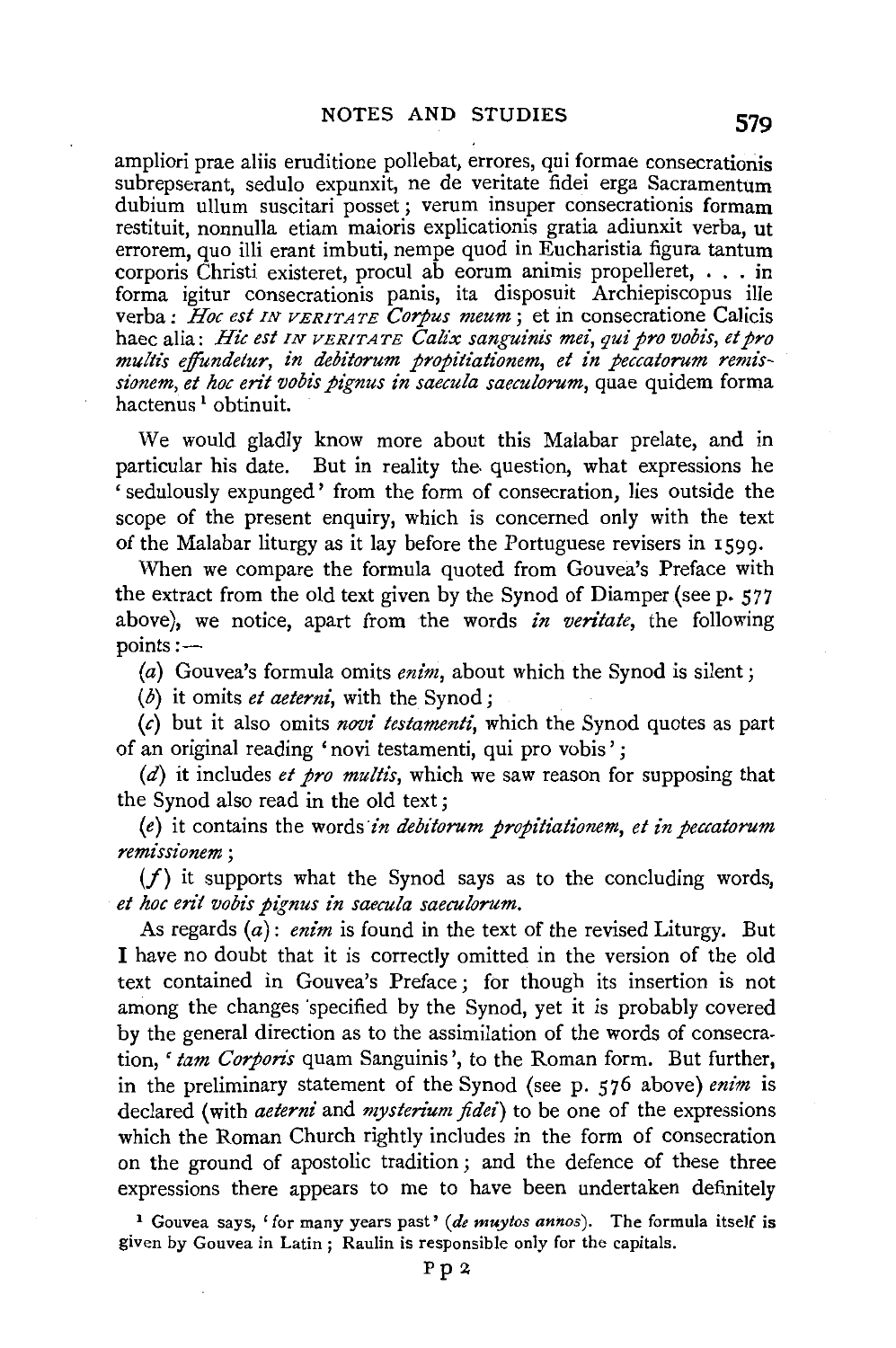with a view to their insertion in the revised Malabar formula. Finally *enim* is comparatively rare in eastern formulae of Institution.

As to  $(c)$ : it would appear that either Gouvea or the Synod has made a slip-the former in omitting *novi testamenti*, or the latter in quoting it as part of the old form-and here we are left in doubt. It is possible that the words were present in some copies but absent from others. The other two Nestorian liturgies, 'Theodore' and 'Nestorius ', contain them. It appears to me very unlikely that the Synod could have made a mistake when it actually quoted here the words ' novi testamenti, qui pro vobis' as the basis of its emended reading.

The double expression in (e), *in debitorum propitiationem*, *et in peccatorum remissionem,* is certainly genuine. It is to be found in the Invocation prayer of the Malabar and East-Syrian rite, and also in that of Theodore. It occurs also in the Institution in several Jacobite liturgies ; but there is no reason to suppose any dependence of the Malabar on such Jacobite formulae, for the expression is a Syriac commonplace.

Having dealt specifically with the *verba consecrationis,* we may now compare the whole of the old Malabar formula of Institution (so far as it is possible to reconstruct it) with that in the Roman Canon.<sup>1</sup> In the *first* column *italics* are used to distinguish those words which were either omitted from the old form or altered by the revisers. *Italics*  in the *second* column mark those words in the Roman Canon which were introduced into the old Malabar text. All that appears in ordinary type in the first column is taken from the revised Liturgy, which is our only available authority for the greater part of the formula.

| Malabar.                                                      | Roman.                                                                    |
|---------------------------------------------------------------|---------------------------------------------------------------------------|
| Dominus noster Iesus Christus                                 | Oui                                                                       |
| in illa nocte, qua tradebatur,                                | pridie quam pateretur,                                                    |
| accepit panem hunc sanctum in<br>sanctas ac puras manus suas, | accepit panem in sanctas ac venera-<br>biles manus suas.                  |
| et elevavit oculos suos in caelum, '                          | et elevatis oculis in caelum ad<br>te Deum Patrem suum omnipo-<br>tentem, |
| et gratias egit Deo Patri, omnium<br>rerum creatori,          | tibi gratias agens,                                                       |

<sup>1</sup> W. Germann, in his Kirche der Thomaschristen (1877) pp. 574-575, prints a Latin version of a revised formula of Institution which the French traveller Anquetil du Perron saw in a Missal at Kandanada (close to Diamper, and not far from Cochin) in 1758. The formula is one revised by insertions from the Roman Missal; but as the revision appears to me to be clearly based not on the old Malabar text but on a text of the Syriac 'St James' (then in use among the Jacobites of Malabar), it seems unnecessary to give mere than a bare reference to it here.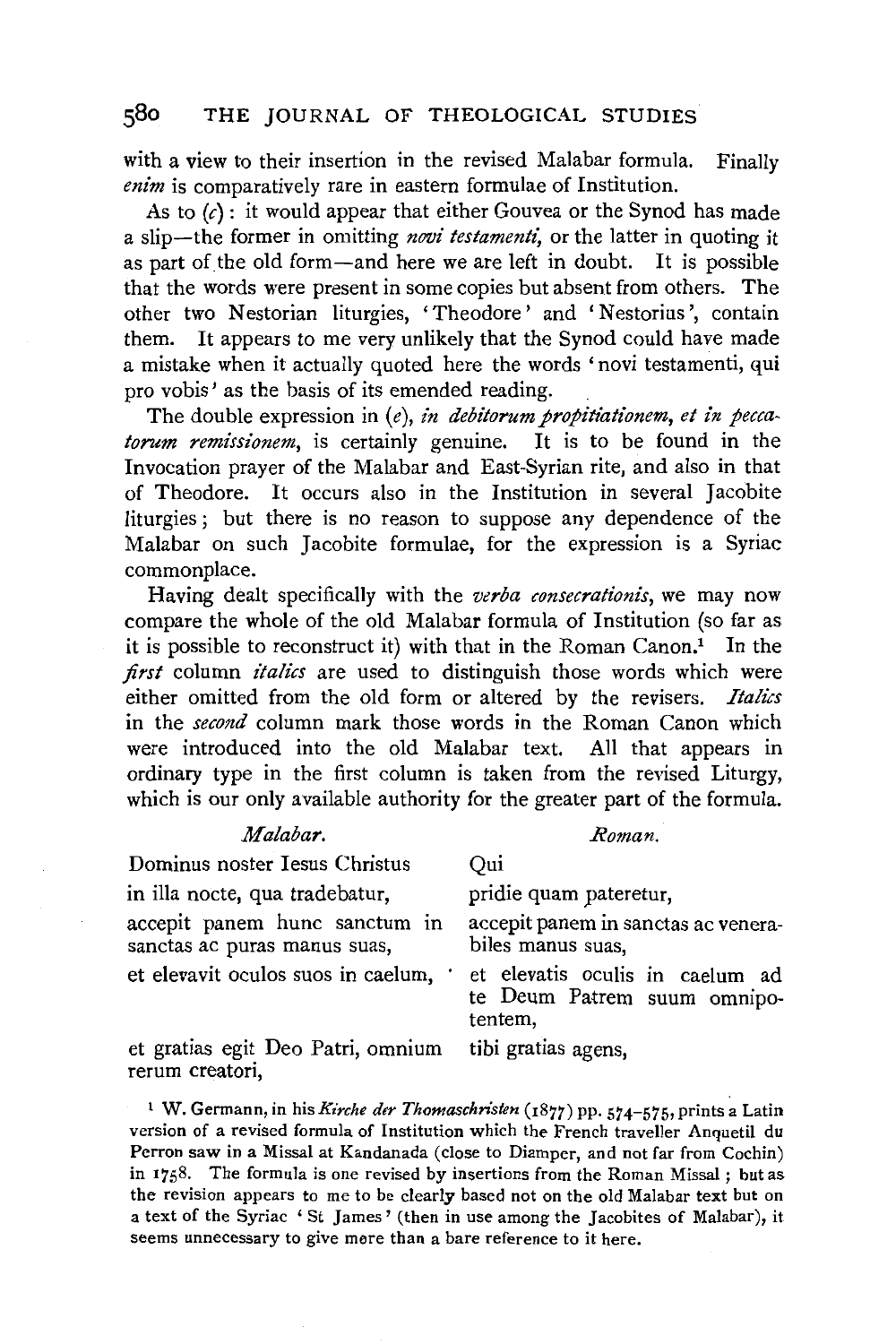### *Malabar.*

et benedixit ac fregit, deditque discipulis suis, et dixit :

Accipite et comedite ex hoc pane omnes vos.

Hoc est<sup>1</sup> in veritate<sup>2</sup> corpus meum. Similiter postquam coenavit, accepit hunc calicem manibus suis puris,

#### et gratias egit,

et benedixit, et dedit discipulis suis, dicens :

Accipite et bibite omnes vos ex hoc calice,

quotiescumque enim comederitis panem hunc, et biberitis<sup>3</sup> calicem, mei memoriam recoletis.

Hie est 4 *in veritate* calix sanguinis mei,

[novi testamenti,] $^5$ 

qui pro vobis et pro multis 6 effundetur

*in debitorum propitiationem et* in peccatorum remissionem ;

*et* hoc erit *vobis* pignus *in saecula saeculorum.7* 

#### *Roman.*

benedixit, fregit, deditque discipulis suis, dicens :

Accipite et manducate ex hoc

Hoc est *enim* corpus meum.

Simili modo postquam coenatum est, accipiens et hunc praeclarum calicem in sanctas ac venerabiles manus suas,

item tibi gratias agens,

benedixit, deditque discipulis suis, dicens:

Accipite, et bibite ex eo omnes.

Hie est *enim* calix sanguinis mei,

novi *et aeterni* testamenti, *mysterium fide£,* 

qui pro vobis et pro multis effundetur

in remissionem peccatorum.

Hoc quotiescumque feceritis, in mei memoriam facietis.

It was seen earlier in this paper  $(p, 574, \text{note } 3)$  that the Acts of the Synod and the text of the Liturgy are in agreement as to the position of the Institution in the service. We have now every reason to believe

<sup>1</sup> The revised text of the Liturgy adds 'enim' from the Roman Missal.

2 According to Gouvea this expression, here and in the words over the chalice, was added by a Malabar bishop to safeguard the doctrine of a real presence  $(cf. p. 579)$ .

s Raulin adds' hunc ',which is not in Gouvea's edition.

4 The text of the Liturgy has 'enim ', from the Roman Missal.

5 Gouvea's Preface omits, but the Synod quotes as part of the old text. The words must be considered doubtful (seep. 580 above).

<sup>6</sup> On 'et pro multis' see above, pp.  $577 - 578$ . Gouvea's Preface contains the words.

7 Altered by the Synod to ' Hoc erit *nobis* pignus *usque ad* consummation~ *sacculi'* (see pp. 576, 579 above).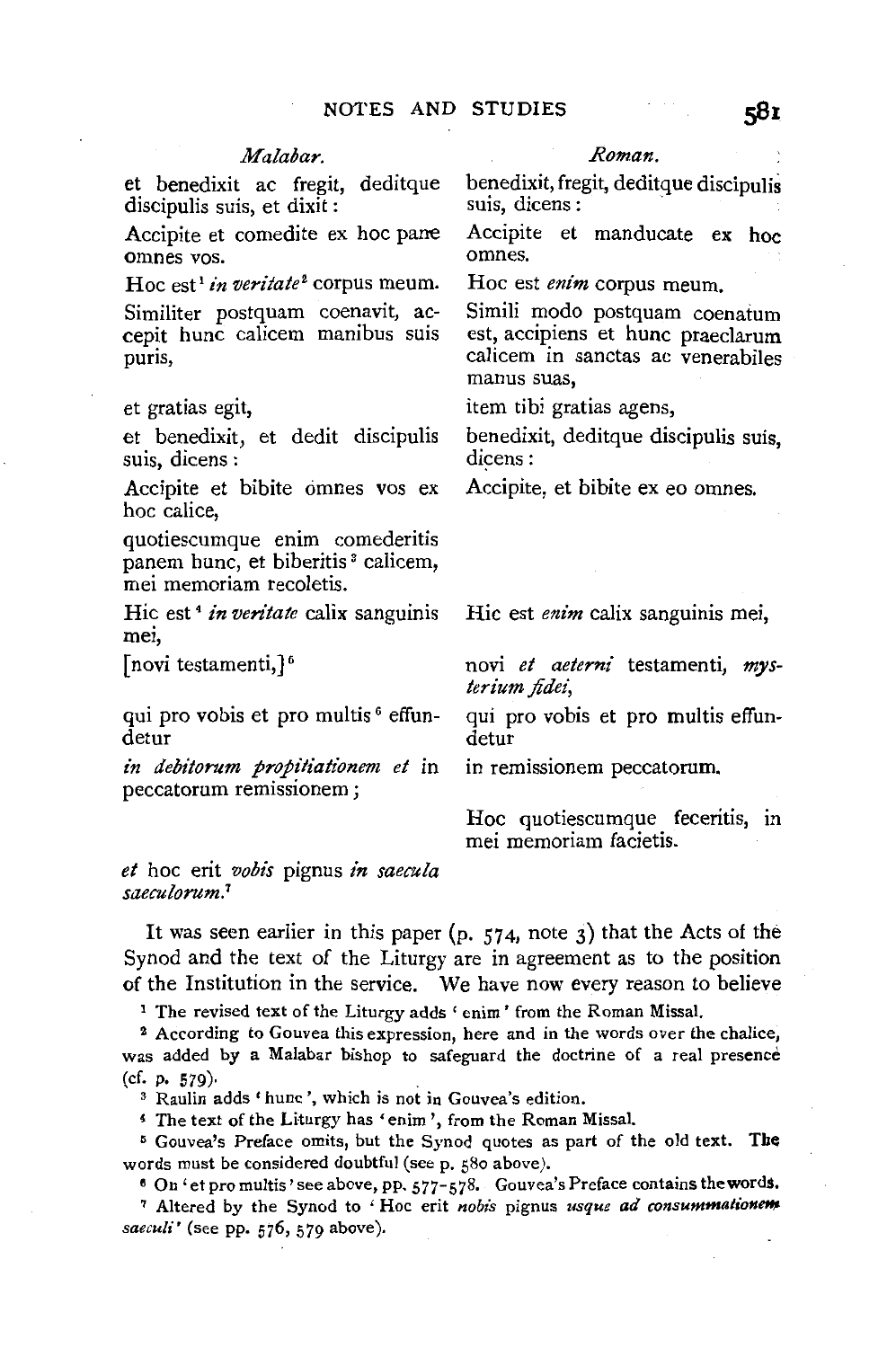that the form in which the Institution<sup>1</sup> appears in the Liturgy is that intended by the Synod; so that when we substitute (as has just been done) the old readings recorded by the Synod, and those further ones preserved by Gouvea in his Preface, we have as nearly as may be the actual formula which lay before the revisers. It is hardly necessary to point out that the formula is an eastern one; but it is worth while to observe that it is not taken from any of the well-known Greek or Syriac liturgies, nor even, so far as I can discover, from any that is known at all. Though simple and unelaborated in comparison with many eastern formulae, it has features that are distinctive. The position of the clause 'quotiescumque enim comederitis ', &c., appears to be unique, as is certainly the last sentence, 'et hoc erit vobis pignus', &c.

Whence came this formula into the Malabar liturgy ? I can offer only two suggestions:  $(1)$  that it was introduced from the liturgy of Diodore, which the Synod ordered to be cut out of the service-books and burned together with the liturgies of Theodore and Nestorius; or ( 2) that it was proper in Malabar to the liturgy of the Apostles.2

But even if the formula were taken from the liturgy of Diodore, I can see no sufficient reason for supposing that it was introduced thence into the Malabar liturgy of the Apostles by Menezes and the Synod of Diamper. The whole purpose and character of the directions in the Acts as to revision (to say nothing of the explicit and contemporary testimony of Gouvea) seem to shew that. The Synod nowhere prescribe the insertion of a formula of Institution *ab extra,* though they must have done so had the formula been wanting; on the contrary, they speak of it not only as an integral part of the liturgy under revision, but as already occupying a fixed position in that liturgy<sup>3</sup>; and it is precisely in connexion with the Institution that they speak of preserving the ancient rite 'quantum patitur Fidei sinceritas ac doctrinae puritas '.<sup>4</sup> Moreover, if it had been necessary to supply such a formula, there could be no conceivable object in concealing this fact ; and even had they wished to do so the revisers must have realized the futility of attempting it, for it would have been obvious to them that the Malabar Christians knew perfectly well whether their liturgy of the Apostles had or had not a formula of Institution. Nor is it likely that they would have taken the formula from one of the rites which they had ordered

1 I here use this term in its widest sense, as covering the whole formula in col. 1 above.<br><sup>2</sup> By which I do not suggest that it was 'primitive', or an integral part of that

liturgy from the first, but that it was not borrowed from any other liturgy of which we have knowledge.

 $$ \text{See above, p. } 574, \text{ note } 3. \qquad \text{4} \text{ Raulin, p. } 146. \text{4}$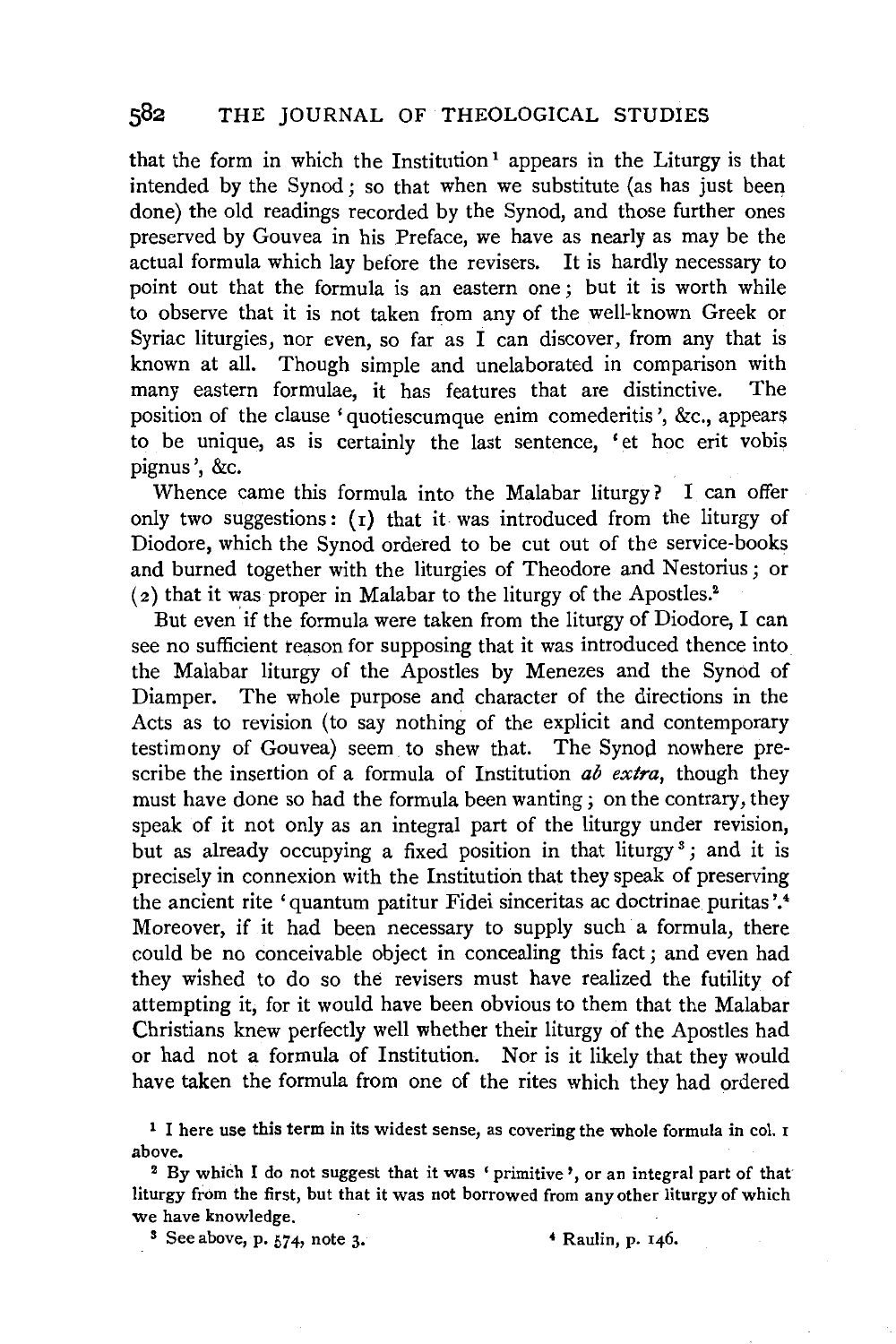to be cut out of the Missals 'whole and entire'<sup>1</sup> and burned. As in the case of the actual words of consecration and that of the Creedalso of the baptismal formula<sup>2</sup>—the revisers would have felt no sort of scruple or delicacy in taking the whole text of the Institution straight from the Roman rite, had they deemed this necessary, and in saying so plainly.

Similar considerations are, to my mind, conclusive as to the *position* of the Institution in the service. If the revisers had intended to alter its position they would not have hesitated to say so; while they could hardly have *forgotten* to mention so important a change. When the evidence is taken on its merits and prepossessions are laid aside, it must, I think, be set down as an assured conclusion that before Menezes touched the Malabar liturgy of the Apostles it had a formula of Institution *after* the Invocation of the Holy Spirit.

It will be asked: Can we then, on the evidence of the Malabar rite, restore a lost form of Institution to the East-Syrian liturgy of the Apostles Addai and Mari? Personally, I think it would be very unsafe to draw any such conclusion. No East-Syrian manuscript of 'Addai and Mari' is known which contains a formula of Institution; and the only reliable evidence that this liturgy ever had one must come, if at all, with the discovery of some early manuscript attesting it. Evidence from Malabar in the sixteenth century is too precarious to be set against the testimony of the East-Syrian manuscripts. At present it is safer to suppose that the Malabar Christians, at a date unknown, themselves supplied a form of Institution (influenced thereto by the analogy of their other three liturgies), and that, finding in their liturgy of the Apostles no context in which it could more suitably be inserted, they conceived the idea that it would aptly introduce the rite of Fraction preceding communion—for did it not contain the Gospel account of that first Fraction and Communion, when our Lord 'blessed, *brake, and gave* to His disciples'? The fact that it thus appeared after the Invocation of the Holy Spirit, which seems to have scandalized some modern liturgists, would probably not trouble people who had no views at all as to the ·consecratory force of the Institution ; and they would see as little harm in placing it after the Invocation as in placing it before.

1 'Todas inteiras assi como estão', says Gouvea's Portuguese.

<sup>2</sup> In Act IV decree 2 (Raulin, p. 117) we are told that some of the native priests used the form: 'Baptizatus est, et perfectus est, N. in nomine Patris, Amen; in nomine Filii, Amen; in nomine Spiritus Sancti, Amen'; while others used the 'Greek' form: 'Baptizetur servus Christi, in nomine', &c. (as in the other formula). In place of these the Synod commands them to use the form 'quam approbat, et adhibet Sancta Ecclesia Romana ', viz.: 'Ego te baptizo', &c. Any shamefacedness in confessing the source of Roman practices, where they are introduced, is not a symptom which can be detected in these Acts.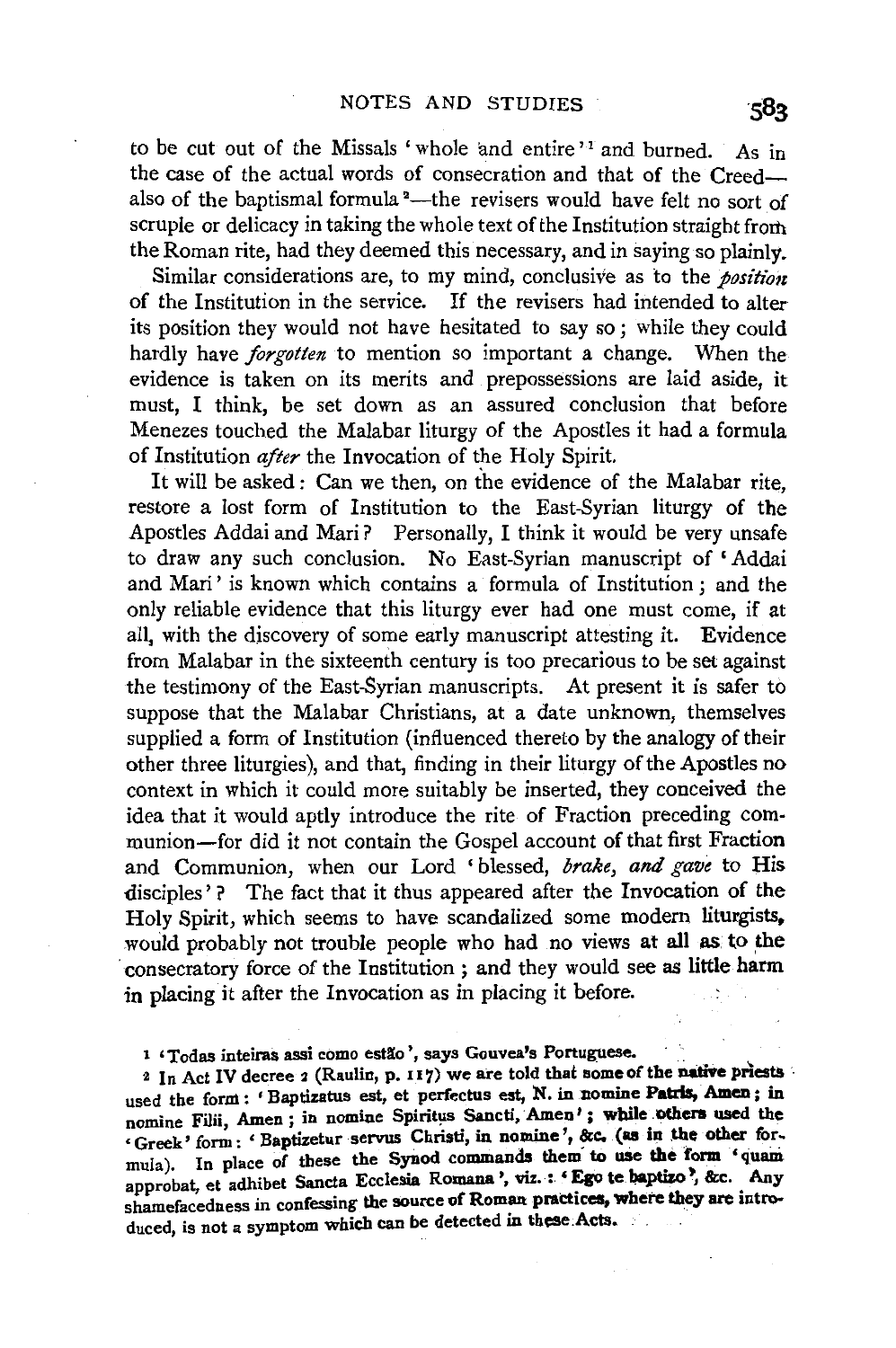(ii) The second of the two changes reserved for fuller discussion 1 is no. 27 of the table printed on pp.  $572-573$ . It occurs in a verse of the hymn, or anthem, which in the Malabar Liturgy (Raulin, p. 318) begins 'Ego sum panis', and in 'Addai and Mari' (Brightman, p. 290 col. 1) 'I am the bread'. In 'Malabar' this hymn follows the Institution, and in both 'Malabar' and 'Addai and Mari' it introduces, or perhaps accompanies, the Fraction. The hymn in ' Malabar' contains several additional verses after the last that is found in 'Addai and Mari'; and it is in one of these additional verses that the correction is prescribed by the Synod, and duly appears in the Liturgy. The Synod prescribes as follows : $-$ 

'Item in Hymno, qui a Clero, et Diacono alternatim dicitur, post elevationem SS. Sacramenti, in versu ubi dicitur : *Sacerdos quando ad*  Sanctum Altare ingreditur, manus suas pure protendit in Caelum, et *invitat spiritum, qui de superis descendit, et consecrat Corpus, et Sanguinem Christi:* ubi innui videtur, Sacerdotem evocare de Caelo spiritum, qui consecrare debet, . . . legendum est : *manus suas pure protendit in Caelum, et consecrat Corpus, et Sanguinem Christi,* ilia omittendo verba: et invitat spiritum, qui de superis descendit etc. et illa alia nimirum : *a saeculo, et usque in saeculum* (Raulin, p. 151).'

Notwithstanding the express statement of the Synod that these words occur in a verse of the hymn, Raulin, in a note to the passage (p. 3r8), seems to think that they actually formed a sort of second Invocation, for he says *inter alia* :-

' Synodus nostra aliquantulum immutavit verba invocationis, ne putarent Christiani illi, Sacerdotem non habere vim consecrandi, sola Christi verba proferendo, atque adeo necessum esse, denuo invocare Spiritum Sanctum, ut quam credebant fieri transmutatio [sic] elementorum.'

It is evidently to this note of Raulin's that Howard alludes when he says: 'This [the alteration of the terms of the Invocation "so as to make it refer solely to a fruitful reception of the Eucharist "] was done, as the Roman censors confess, in order to prevent the idea that the words of Christ uttered by the priest are not sufficient by themselves to effect the consecration'.<sup>2</sup> But Raulin makes it plain that he is not referring to the real Invocation at all-which in fact was not touched by the revisers <sup>3</sup>—but only to this verse of the hymn.

Even more remarkable than Raulin's view of this verse, and Howard's treatment of Raulin's note, is the use to which the passage was put by so eminent and alert a scholar as Dr J. M. Neale. It is to be noted

- 
- 1 See p. 576 above. 2 *The Christians of St Thomas and their Liturgies* p. 40 note.
- 3 See below, p. 586.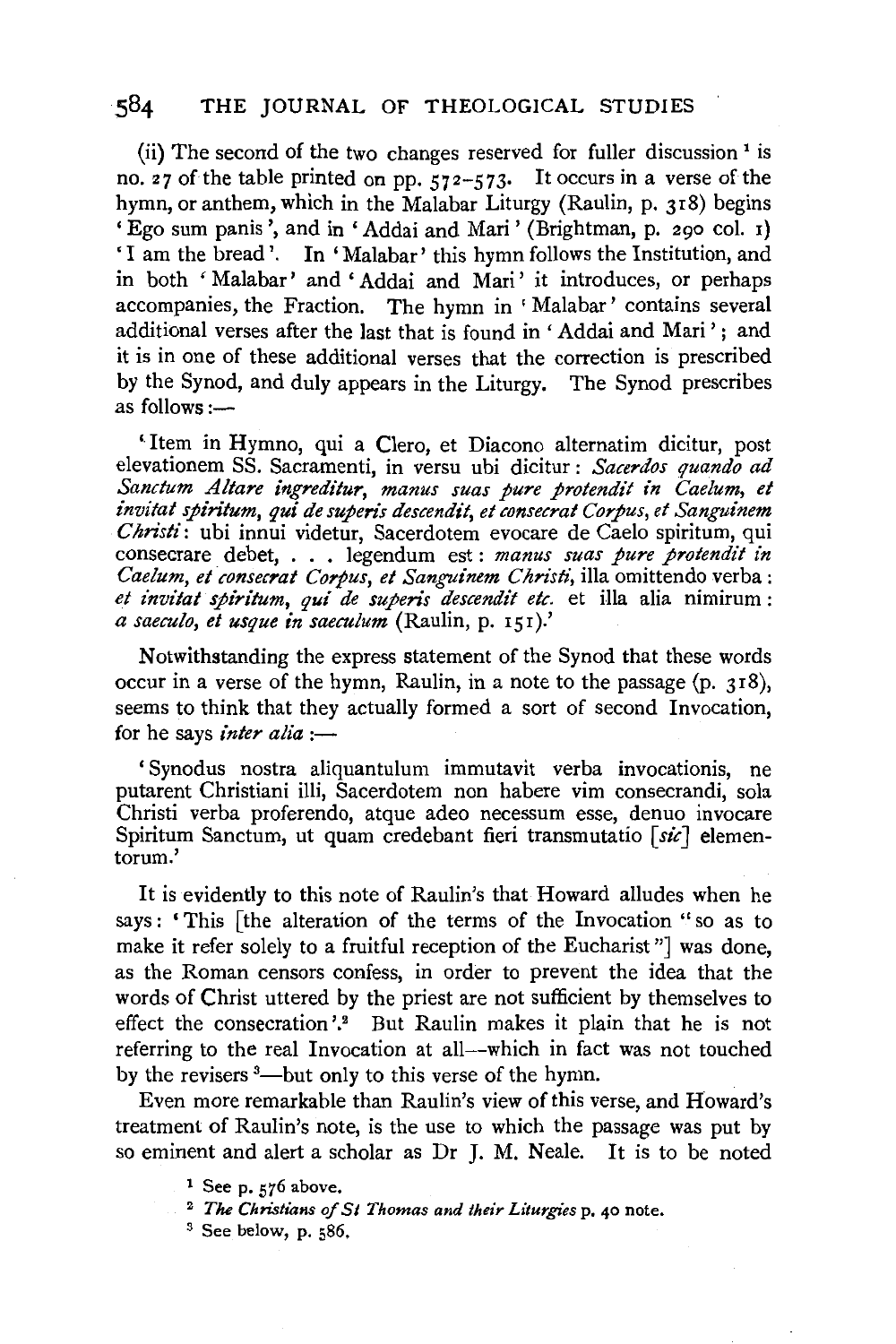that Raulin, in re-editing Gouvea's text of the Malabar Liturgy, aims at distinguishing by the use of *italics* all passages in which alteration was made. But he employs *italics* for the rubrics also. It must have been this that led Dr Neale into the error of supposing that the verse we are dealing with was a misplaced rubric: in any case, in his reconstruction of what he believed to be the proper order of the prayers in the Malabar anaphora, he has extracted this verse from the middle of the hymn to which it belongs and placed it *as a rubric* before the Invocation. But what is stranger still, he gives it in the *expurgated*  form in which it appears in the Liturgy, $<sup>1</sup>$  not in the original form quoted</sup> by the Synod.

Dr Neale's attempt to restore the order of the prayers in the Malabar anaphora by the help of the liturgy of Theodore has probably done more than anything else to propagate the belief that Menezes and the Synod rearranged these prayers according to their own notions : though, as Dr Neale thought, 'very carelessly, if not *mala fide* ',<sup>2</sup> they omitted to mention this fact. But when it is recognized that the Malabar is the same liturgy as 'Addai and Mari', a comparison of the latter with Dr Neale's reconstruction is enough to shew how entirely mistaken he was, and how misleading is his well-meant effort to restore the original Malabar order on the basis of such a liturgy as that of 'Theodore'.

#### 4·

# *The Invocation.*

An important, because clearly an early, feature of the East-Syrian liturgy of Addai and Mari is its simple form of Invocation. This formula, as Dr Srawley observes, 'recalls that found in the Ethiopic Church Order, in that it contains no prayer for the change of the elements into the Body and Blood of Christ  $\cdot$ <sup>3</sup>. In this connexion it is of interest to recall G. B. Howard's statement (already quoted), that Menezes altered the terms of the Malabar Invocation ' so as to make it refer solely to a fruitful reception of the Eucharist'.<sup>4</sup> As readers of this paper may be glad to have the texts before them I print here in parallel columns the Invocation of 1 Addai and Mari ', in Mr Brightman's translation (pp.  $287-288$ ), and that of 'Malabar' as it stands in Raulin (p. 315). *Italics* draw attention to textual differences.

<sup>1</sup> Namely thus : *'And the Priest stretcheth forth, purely, his hands to heaven and consecrateth the Body and Blood of Christ' (The Liturgies* ... *translated,* seventh ed. p.  $167$ ).<br><sup>2</sup> *Ibid*. p. 165 note.

<sup>&</sup>lt;sup>3</sup> *The Early History of the Liturgy*, Cambridge 1913, p. 128.<br><sup>4</sup> *The Christians of St Thomas and their Liturgies* p. 40.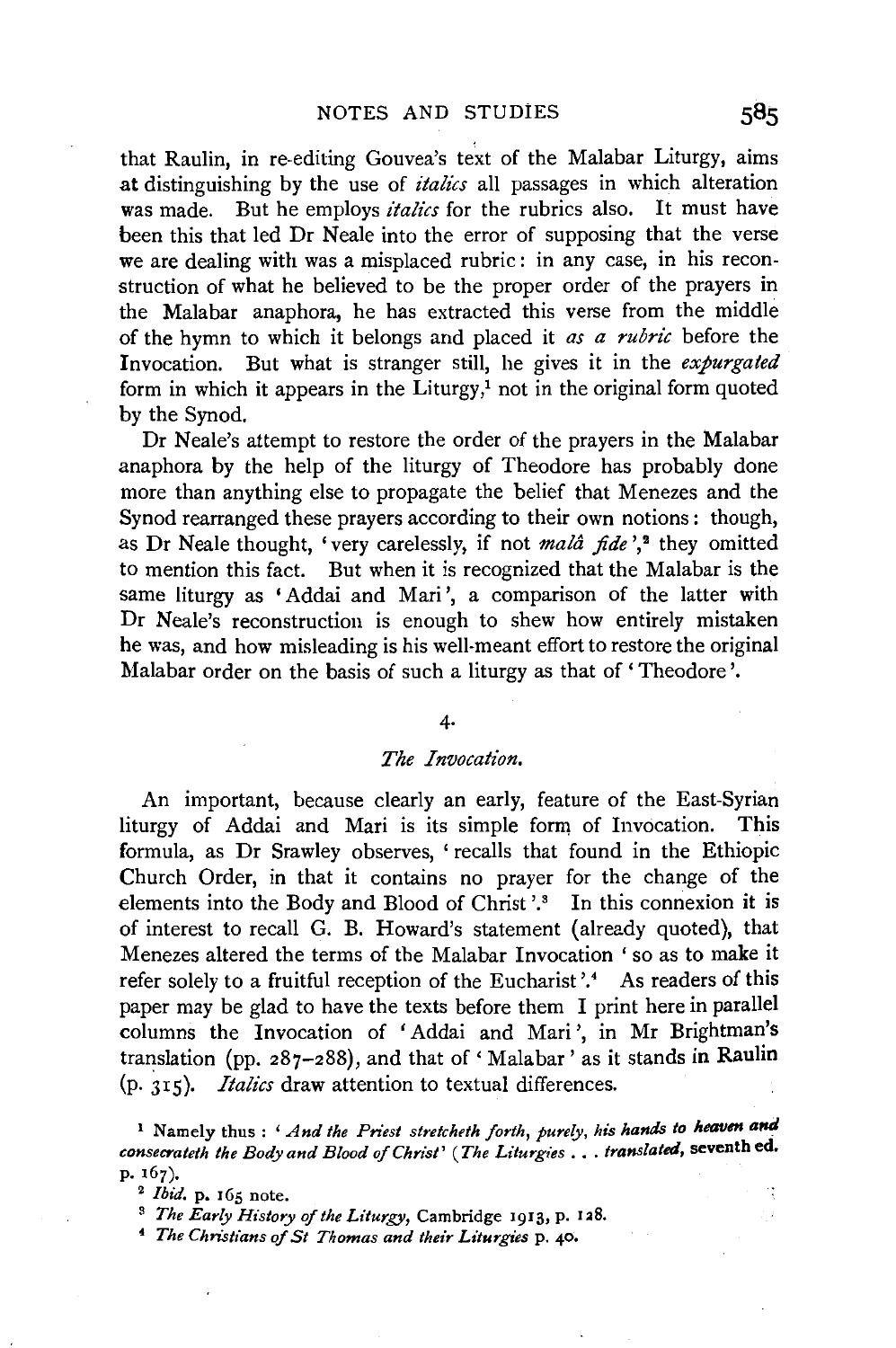#### *Addai and Mari.*

And may there come, o my Lord, thine Holy Spirit and rest upon this offering of 'thy servants *and bless* and sanctify it that it may be to us, o my Lord, for pardon of offences and the remission of sins and for the great hope of resurrection from the dead and for new life in the kingdom of heaven with all those who have been pleasing *before thee.* 

vellous dispensation towards us we dispensatione *tua,* quae erga nos will give thee thanks and praise facta est, laudemus et glorificemus thee without ceasing in thy church te, absque cessatione in Ecclesia redeemed by the precious blood of tua sanguine Christi<sup>1</sup> tui redempta, thy Christ, with unclosed mouths apertoque ore, ac facie revelata, and open faces lifting up praise offerimus<sup>2</sup> tibi carmen, et honorem, and open faces lifting up praise offerimus<sup>2</sup> tibi carmen, et honorem, and honour and confession and laudem et adorationem, nomini and honour and confession and laudem et adorationem, nomini worship to thy living and holy and lifegiving name now and ever nunc et semper, et in saecula and world without end.

#### *Malabar.*

Veniat ergo, Domine mi, Spiritus tuus Sanctus, et requiescat super oblationem bane servorum tuorum, et sanctificet eam, ut sit nobis, Domine mi, in debitorum solutionem, et peccatorum remissionem, et in maximam spem resurrectionis ex mortuis, et vitam novam in Regno Caelesti cum omnibus qui placuerunt.

And for all *this* great and mar- Insuper et pro omni admirabili te, absque cessatione in Ecclesia

In view of Howard's estimate of the Malabar formula we may well ask: Did it so much as occur to Menezes and the Synod that the Malabar Invocation presented any claim to be a form of consecration? The question is important in more respects than one; for if it be answered in the negative, it is clear that the revisers could have had no motive for altering the position of the Institution.

In dealing above with the hymn verse, which speaks of the priest as inviting the Holy Spirit to come down and 'consecrate the Body and Blood of Christ', we saw (p. 584) that the Synod excised the words expressive of the consecratory action of the Holy Spirit. Looking at this matter to-day, with our sentiments and the prepossessions of the liturgiologists of the nineteenth and twentieth centuries, the point we should be apt to note is that the hymn and verse come *after the Institution.* But this is not a point that engages the interest of the revisers : they pay no attention to it whatever. Menezes and his friends were trained theologians, thoroughly drilled in the Theology of the Schools, and like trained theologians they go straight to the root of the matter. They object solely and absolutely to the insinuation that the consecration takes place through the action of the Holy Ghost, and this in answer to the

<sup>1</sup> The Synod adds the word 'filii' (Raulin, p. 151). As already noticed (see p. 574, note r), Raulin is wrong in omitting 'tui' from the piece of original text quoted by the Synod, for it stands in Gouvea's edition.<br><sup>2</sup> So Gouvea : Raulin has 'offeremus'.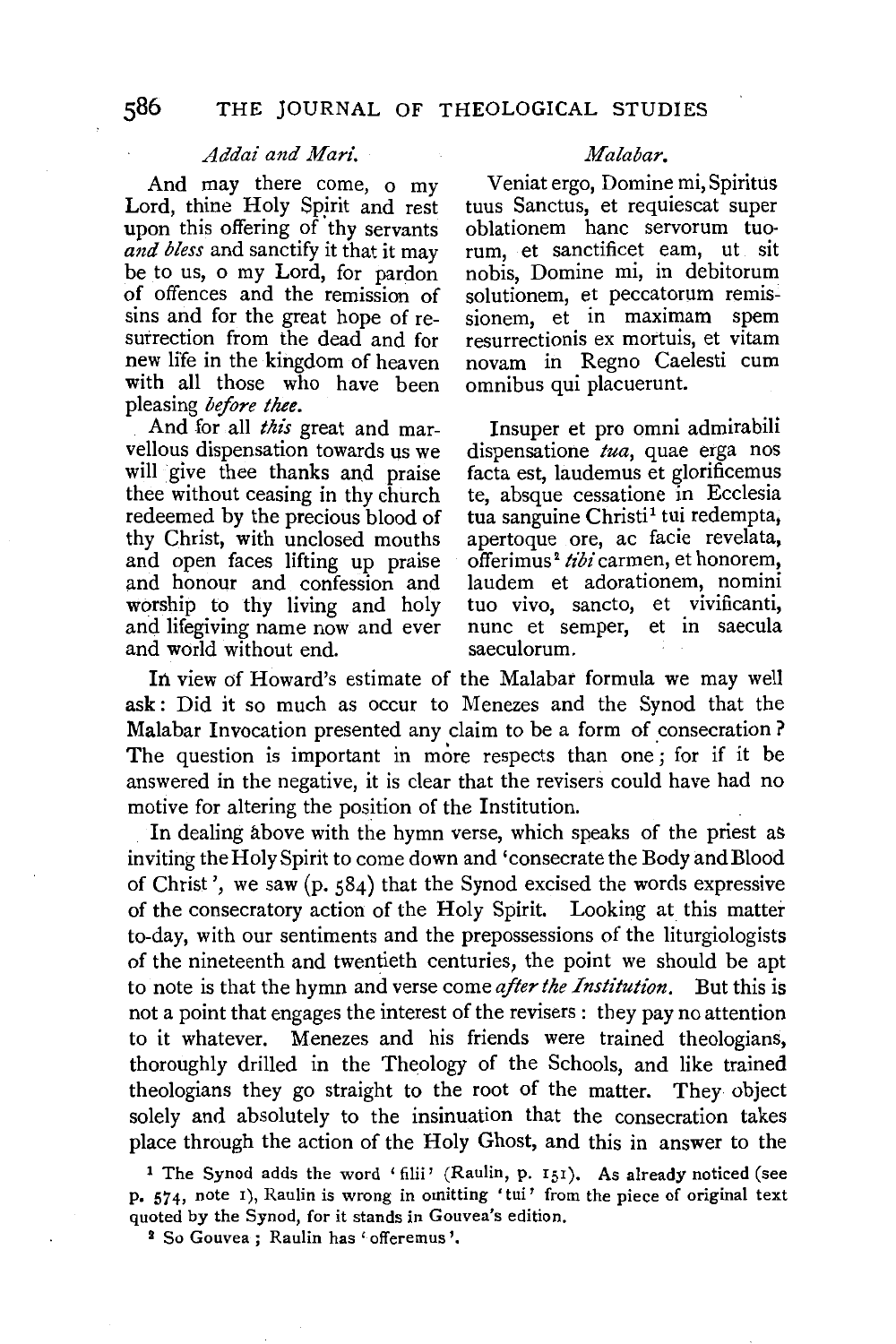priest's *prayer,* and not rather by virtue of Christ's words pronounced by the priest. Their words are: 'ubi innui videtur, Sacerdotem evocare de caelo spiritum, qui consecrare debet, quasi id non praestet ipse Sacerdos; cum itaque Sacerdotis sit, vere consecrare, etsi Christi verbis tantum, et non suis', &c.-let the passage be altered. It is the priest himself that consecrates (they say), but by Christ's words, not in virtue of any prayer of his. It seems certain that the revisers would equally have objected to this verse of the hymn had it come before instead of after the Institution; and further, that they did not imagine for a moment that the actual Invocatiem, which they allowed to stand (' Veniat ergo, Domine mi ', &c., as above), embodied the doctrine which they found in the hymn verse. Had they suspected anything of the kind, they would have altered its terms no matter what its position in the service. From the fact that they left it unaltered it may reasonably be inferred that they did not regard it as pretending to any consecratory force, and consequently that they could have had no motive for altering its position relatively to the Institution.

How far developements in the Malabar rite kept pace with those in the East-Syrian liturgy, by means of borrowing, we cannot say. But the fact that the Church of Malabar adopted a number of late formularies (variable prayers, hymns, &c.) from the other Nestorian communities is not in itself sufficient warrant for denying that in the central, the really important, part of its liturgy it maintained a large measure of independence, and thus may be taken as supplying a genuine parallel tradition to that of the East-Syrian Nestorian Church. To state the matter in its lowest possible terms : the identity of the Malabar form of Invocation with the East-Syrian is important at least in this, that it shews *no different* tradition as to the text of this prayer. The Malabar text reproduces the prayer in that simplicity of form which allies it (as Dr Srawley has observed) to the earliest known example of an Invocation for the Holy Spirit in a formal liturgical text—that in the 'Ethiopic Church Order'.

# *Conclusions.*

The results arrived at in this paper and the one that preceded it may be summarized as follows  $:=$ 

I. The Malabar liturgy is essentially the same as the East-Syrian liturgy of Addai and Mari. The differences between the two areapart from the order in an early part of the service,<sup>1</sup> and the presence in 'Malabar' of a formula of Institution-no more than we might naturally expect in the case of any rite current in two widely distant localities.

1 Namely, Section II of the Concordance given in the previous note. See *J.T.S.*  April 1914, pp. 413-420.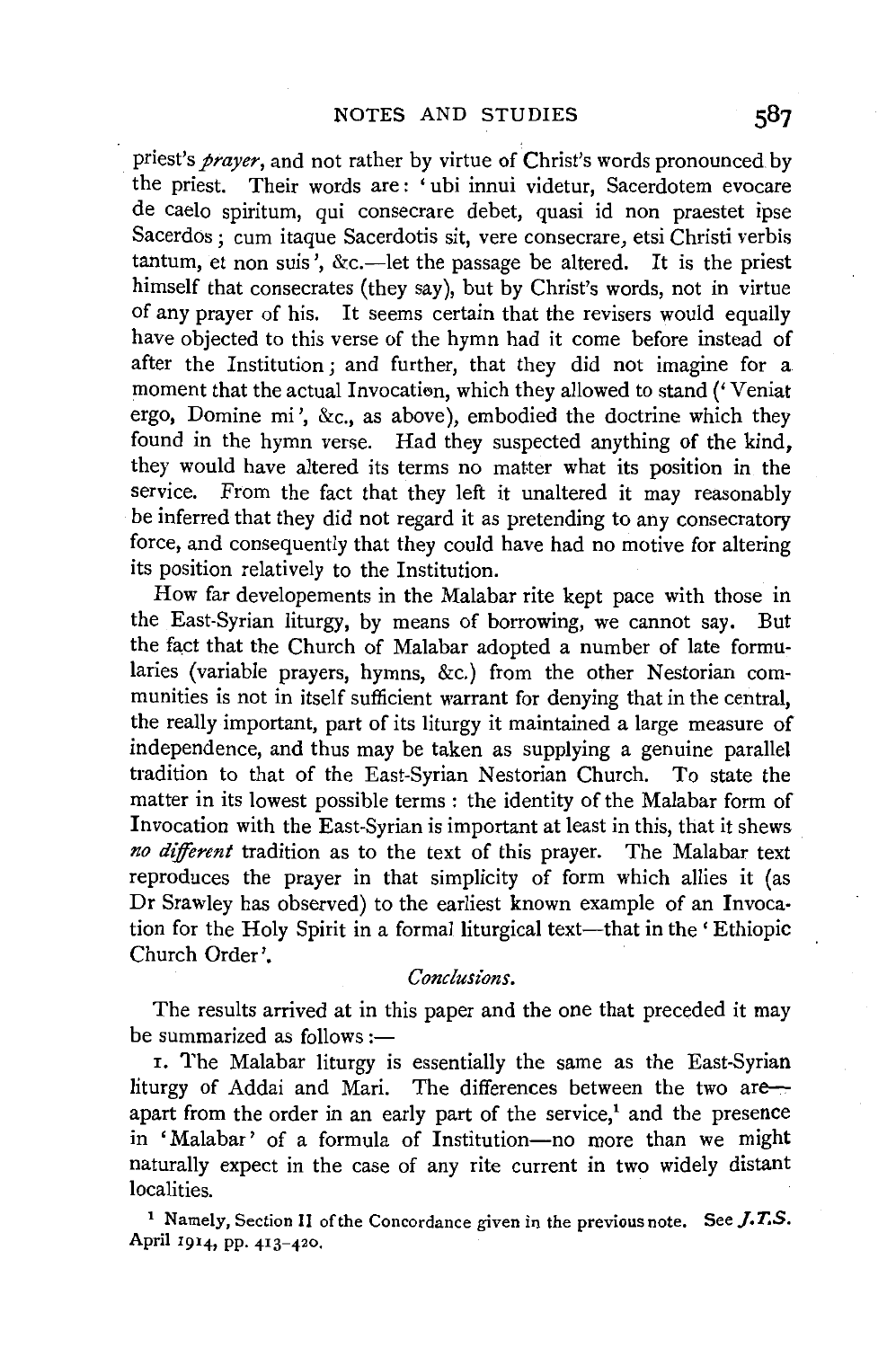2. The Synod of Diamper nowhere interfered with the order of the text under revision; and consequently Dr Neale's rearrangement of the anaphora on the model of 'Theodore' is wholly inadmissible.

3· All verbal changes made by the Synod are specified in the Acts except in the case of the Creed and the *verba consecrationis* of the Institution ; in these two cases any verbal changes not specified are covered by a general direction as to conformity with the Roman Missal.

4· The Invocation was left unaltered except for the insertion of the word 'filii' after 'Christi'.

5· Already before the revision the formula of Institution stood where it now stands in the prints of Gouvea and Raulin, that is, just before the Fraction.

6. The only passages into which words were introduced from the Roman Missal are the Creed, the' words of consecration' (as already explained), and a response of the people.<sup>1</sup> To this response were added some words from the Roman prayer *Te igitur*.

7· Consequently it is misleading to say that the Synod of Diamper 'romanized' the Malabar liturgy, or to any appreciable extent 'assimilated' it to the Roman rite: all the changes made were doctrinal in purpose, not liturgical.

8. With the help of the Acts of the Synod of Diamper, of Gouvea's Latin text of the revised Liturgy and his Preface to it, of the Roman Syriac edition of 1774, and finally of the Urmi Syriac text of 'Addai and Mari', it should be possible, by employing critical methods, to reconstruct a considerable part of the Syriac text of the old Malabar rite as it stood in the copy from which the existing Latin translation was made.

My friend Mr Edmund Bishop adds below a few words on the value of the East-Syrian rite for the study of early liturgy, and on the importance of the Malabar tradition as a second witness to its text. It was he who put me in the way to write this and the former Note on the Malabar rite, he himself having some time ago examined the documents and arrived at the more important of the conclusions drawn above.

There is just one remark which it seems worth while to add here at the end. As is well known, the non-Uniat Christians of Malabar have been Jacobites (Monophysites) since about the middle of the seventeenth century. But for the last few years<sup>2</sup> there has been again a Nestorian bishop in Malabar (at Trichur), ordained by the Nestorian

<sup>&</sup>lt;sup>1</sup> See p. 576 ; and for references to the various texts see no. 20 of the table on p. 573·

<sup>2</sup> Dr Fortescue says, since 1907 *(The Lesser Eastern Churches* p. 372).